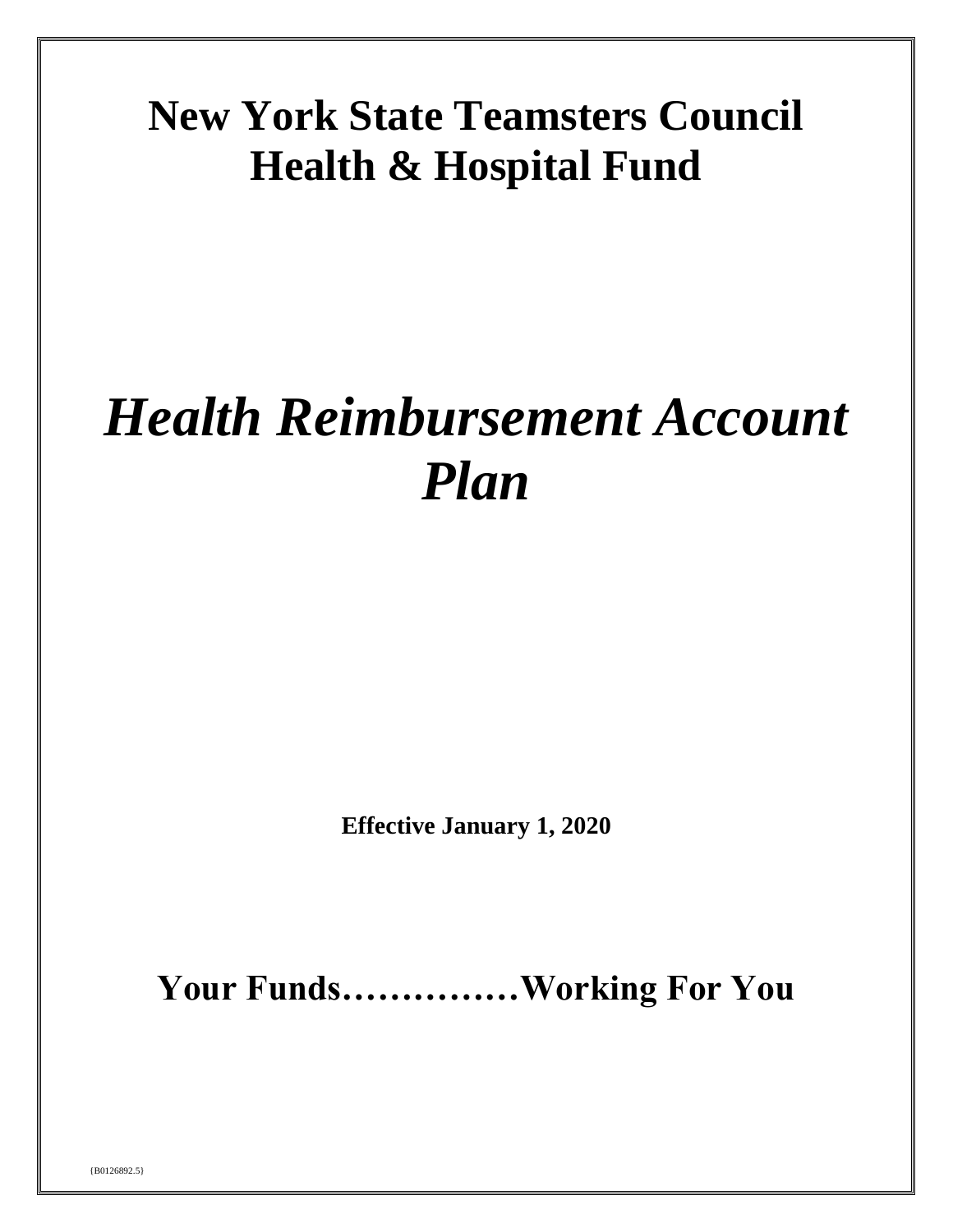# **TABLE OF CONTENTS**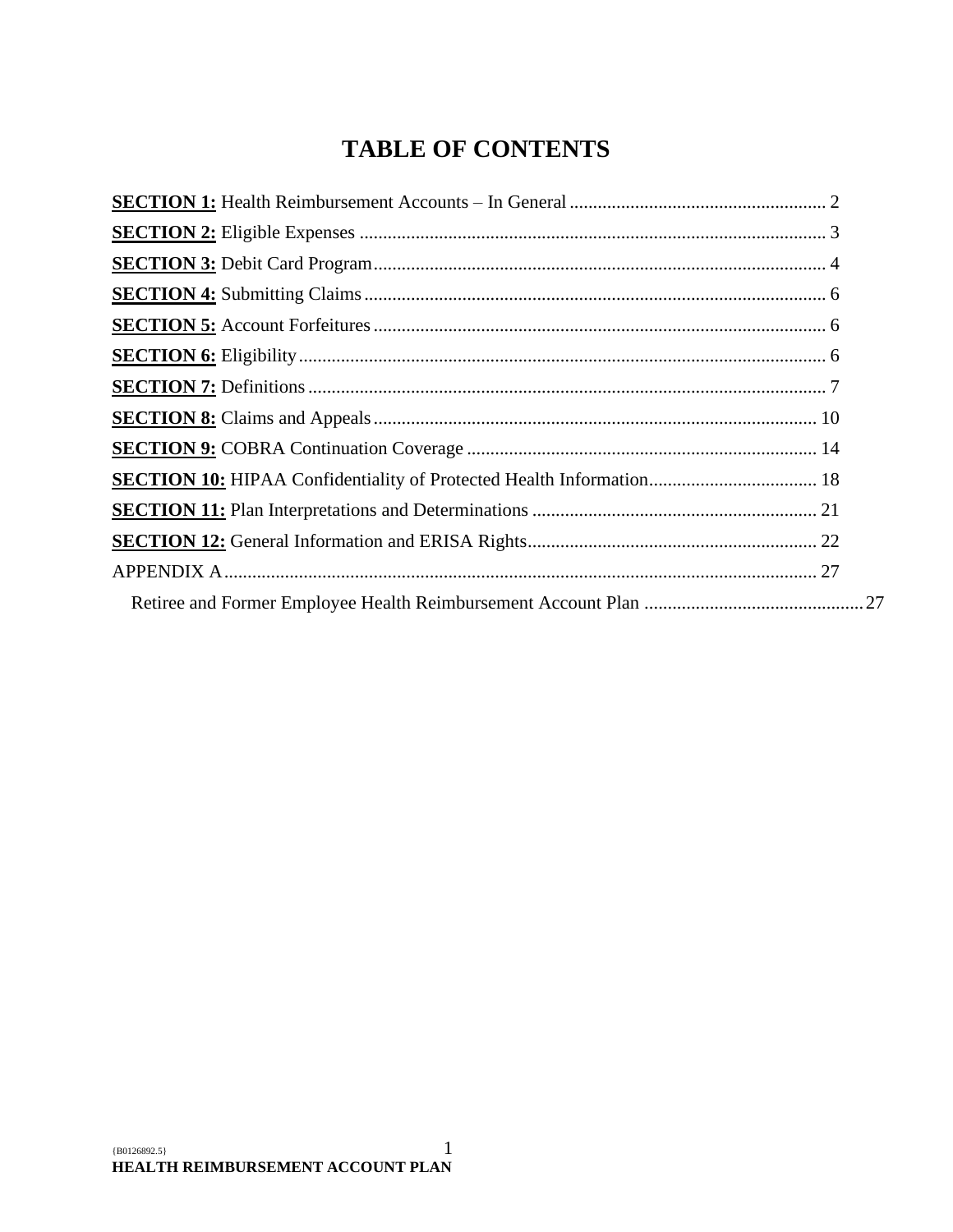# **HEALTH REIMBURSEMENT ACCOUNT BENEFITS**

The Health Reimbursement Account Plan is an Individual Account Plan ("HRA" or "Plan") within the New York State Teamsters Council Health & Hospital Fund ("Fund"). The Plan is administered by a Board of Trustees which has retained Lifetime Benefit Solutions, Inc. "Lifetime Benefits Solutions" or "Third-Party Administrator") to provide third-party administration services.

Capitalized terms found within this document are defined in Section 7 below.

# **SECTION 1**

# **Health Reimbursement Accounts – In General**

<span id="page-2-0"></span>The Health Reimbursement Account Plan (HRA) is designed to help you purchase health insurance through the New York State Teamsters Council Health & Hospital Fund and to pay for certain medical costs not covered by the New York State Teamsters Council Health & Hospital Fund or any other health care or insurance plan.

When you become a Participant, an Individual Account will be established for you. Employer contributions will be made to your Individual Account based upon the terms of your employer's collective bargaining agreement and/or participation agreement with the Fund. Your HRA will grow through contributions that are made in the future and will decrease whenever there is a benefit distribution. You (or your spouse or dependents) will not receive any amount greater than what has been contributed into your Individual Account based on your work. Unused amounts in your HRA at the end of a Plan Year will be carried over to future Plan Years for the sole purpose of reimbursing you for Eligible Health Care Expenses (including premiums for the purchase of health insurance through the New York State Teamsters Council Health & Hospital Fund or other health insurance plan), also referred to as "Qualified Expenses".

Contributions received from your employer are held in trust by the Fund for the purpose of providing benefits to participants and beneficiaries.

Beginning January 1, 2014, you must actually be enrolled in the health insurance through the New York State Teamsters Council Health & Hospital Fund (or such other employer sponsored health plan that has been certified to the Plan Administrator as providing "minimum value," as such term is defined under the Affordable Care Act) in order to qualify to receive contributions to your individual account.

If you leave covered employment or do not enroll in the health insurance through the New York State Teamsters Council Health & Hospital Fund (or another employer-sponsored health plan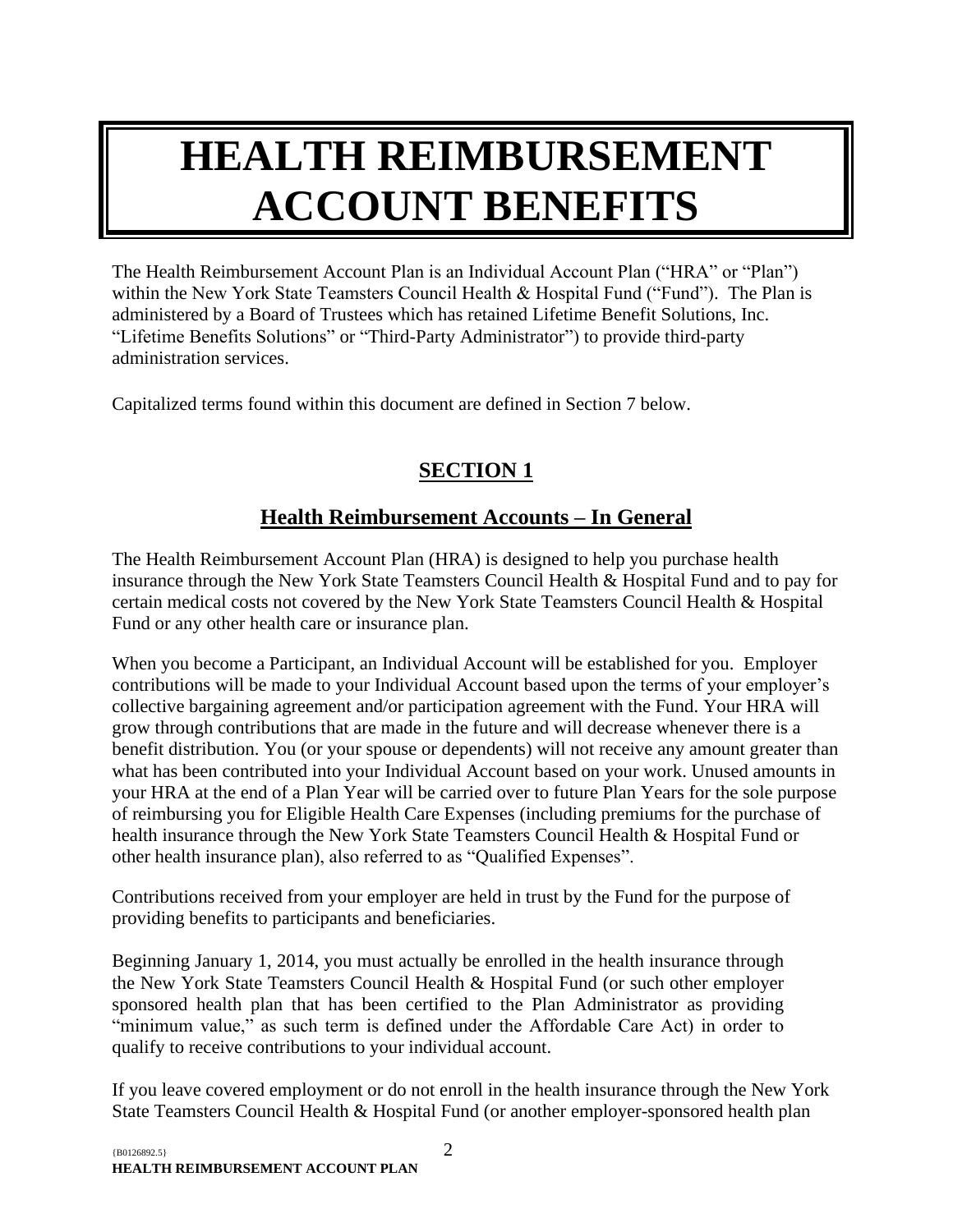that provides "minimum value" as described above) as of January 1, 2014, you may continue to receive reimbursements from your individual account for so long as a balance is maintained in the account. However, utilization of benefits will be applicable to only those contributions made while you were covered under the health insurance offered through the New York State Teamsters Council Health & Hospital Fund (or such other employer-sponsored health plan providing "minimum value" as discussed above).

Upon your retirement, or permanent termination of service, on or after January 1, 2016, the remaining value of your account will be transferred to the New York State Teamsters Health & Hospital Fund Retiree and Former Employee Health Reimbursement Account Plan. You will continue to be able to access this account to pay qualified medical expenses, until your account is exhausted. The New York State Teamsters Health & Hospital Fund Reimbursement Retiree and Former Employee Account Plan is described in Appendix A to this Summary Plan Description.

Beginning January 1, 2017, the Qualified Expenses of your Eligible Dependents may only be reimbursed if your Eligible Dependents were enrolled in group medical coverage at the time such expenses were incurred.

# **SECTION 2**

# **Eligible Expenses**

<span id="page-3-0"></span>You can use your HRA funds to pay for Eligible Health Care Expenses incurred by you, your spouse, or your dependents, including premiums for the purchase of health insurance coverage through the New York State Teamsters Council Health & Hospital Fund or other employer provided group health insurance plan, including COBRA premiums. You **may not** use your HRA funds to pay for premiums for individual market health insurance coverage.

Eligible Health Care Expenses include, but are not limited to, charges by any doctor, dentist, optometrist, ophthalmologist, hospital, long-term care facility or other health facility, pharmacy, optical dispensing service, or hearing aid provider that are not covered by any health plan under which you are covered. You must have a prescription from your health care provider in order to be reimbursed for over-the-counter (OTC) medications (excluding insulin).

Upon receipt of a written request and authorization, the Fund or the Third-Party Administrator will withdraw from your Individual Account the monies necessary for you to purchase health insurance coverage offered by the New York State Teamsters Council Health & Hospital Funds.

You may be reimbursed only for premiums to purchase group health insurance and uninsured health-related expenses incurred by you, your spouse or your dependents on or after September 1, 2012, the effective date of this Plan. Please note that no health-related expenses may be reimbursed under the Plan unless they qualify as medical expense deductions under Internal Revenue Code Section 213(d). (Contact the IRS for its Publication 502 which has a comprehensive listing of these expenses; or, visit [www.irs.gov.](http://www.irs.gov/) You may also contact the Fund Office or Lifetime Benefit Solutions, the Third-Party Administrator, for a list of Eligible Health Care Expenses). In addition, you may not receive a reimbursement for any medical expense that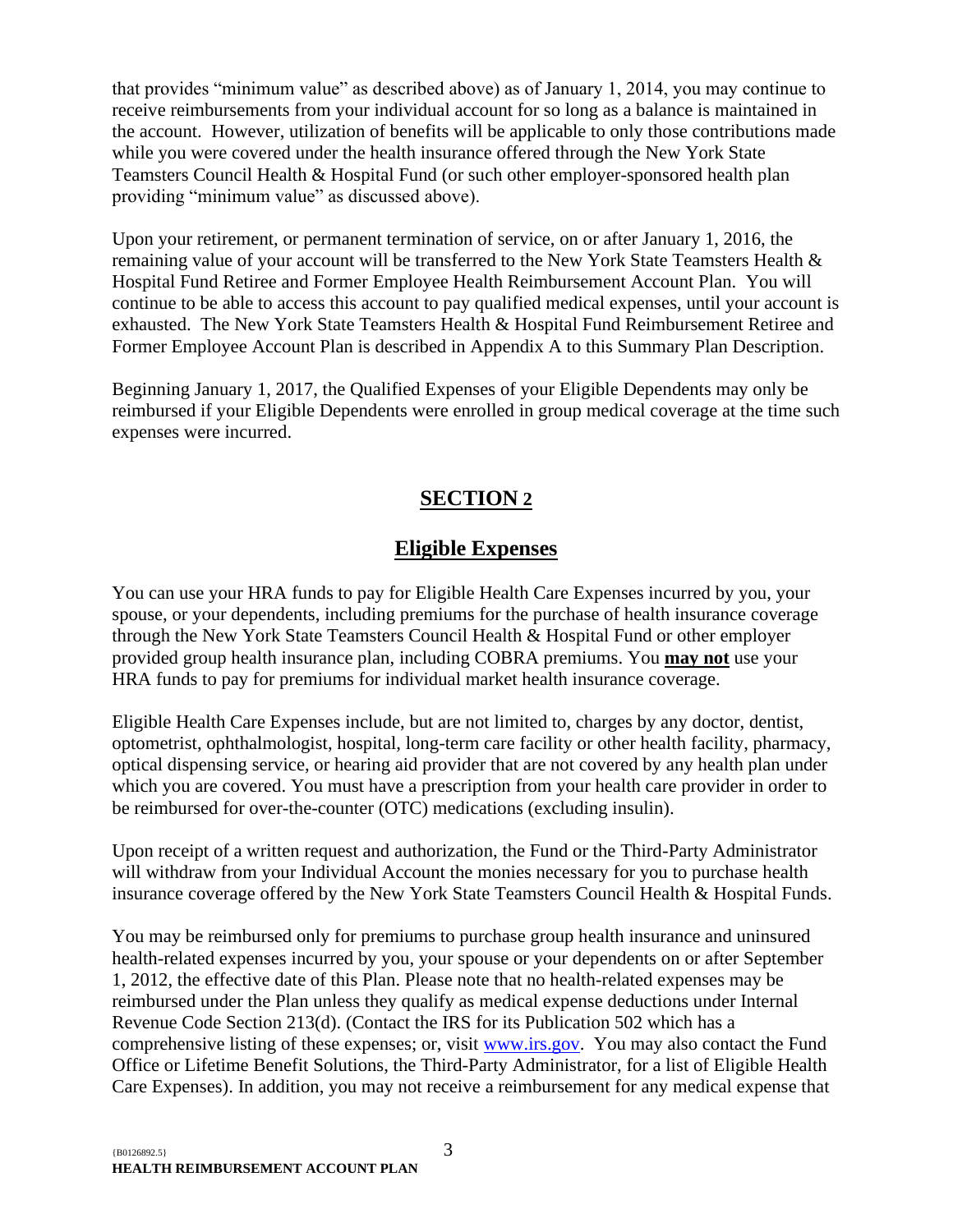you have taken as a deduction on your income tax return or for any medical expense which is eligible under another health care plan.

If you die and still have a balance remaining in your HRA, your spouse and other eligible dependents may continue to apply for reimbursements of health-related expenses under the Plan and use the account for payment of health insurance premiums. If you die and do not have a spouse or any other eligible dependents, any balance remaining in your HRA will be forfeited.

# **SECTION 3**

# **Debit Card Program**

<span id="page-4-0"></span>The Plan will provide you with a Debit Card to use to pay for your medical expenses. You must complete certain administrative forms and comply with other procedures established by the Trustees and the Third-Party Administrator for use of the Debit Card. The Debit Card may be used to pay for certain Eligible Health Care Expenses as defined in Internal Revenue Code Section 213(d) paid by you or your eligible dependent after all insurance reimbursement has been received. You must certify in writing that, at the time of your enrollment in the Debit Card Program and in the Cardholder Agreement, (i) the Debit Card will only be used for Qualified Expenses; (ii) any expense paid with the Debit Card has not been reimbursed; (iii) you will not seek reimbursement under any other plan covering health benefits; and (iv) you will reimburse the Plan for the amount of any transaction that was not for a Qualified Expense. This certification, which was included with your debit card, and has an affirmation on the back of each debit card is reaffirmed every time the Debit Card is used.

You may use the Debit Card as long as you remain eligible for benefits under the HRA, provided you comply with the applicable requirements of the Plan and the Debit Card Program. Such Debit Card shall be automatically cancelled upon your death. Debit cards are reissued every three years.

The dollar amount available on the Debit Card shall be the total amount in your HRA. The maximum dollar amount of any one transaction using the Debit Card cannot exceed five thousand dollars (\$5,000). The maximum allowed per 24 hour period is ten thousand dollars (\$10,000). In no event may any transaction using the Debit Card exceed the balance in your account.

The Debit Card may only be used at eligible medical, dental and vision providers and pharmacies and merchants that participate in the "inventory information approval systems" described in IRS Notice 2006-69, as modified by IRS Notice 2007-2, including any subsequent IRS guidance.

Generally, Qualified Expenses are automatically deducted from your HRA account, provided, however, an "authorization" through the Debit Card Program is required for processing most transactions. A transaction will be authorized only if there are funds available in your HRA. Authorization may be denied if:

(i) the transaction amount exceeds available funds in your HRA;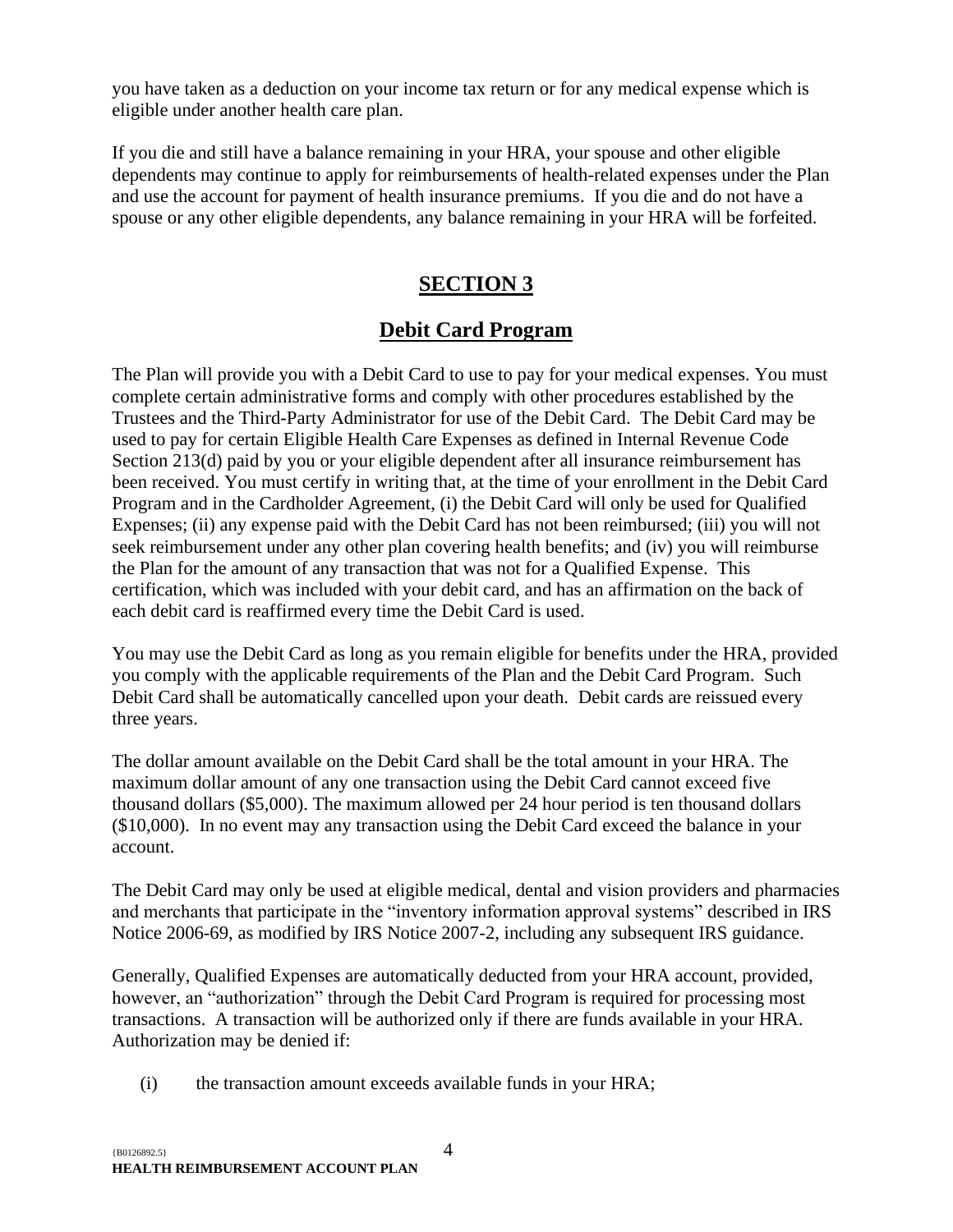- (ii) the Trustees or the Third-Party Administrator believes that the proposed transaction is not for a Qualified Expense, or
- (iii) the transaction amount exceeds the limit for a single transaction (i.e., \$5,000) or the maximum amount allowed per 24 hour period (i.e. \$10,000).

Debit Card transactions are subject to substantiation. Therefore, you must save receipts and documentation relating to any transactions made with your Debit Card and you must present them to the Plan upon request. The Third-Party Administrator or the Plan may make a written request to you for submission of receipts and supporting documentation from a merchant or service provider describing the service or product, the date of the purchase and the paid amount. Certain Debit Card charges may be considered by the Third-Party Administrator or the Fund as substantiated at the time of charge by the nature of the charge, such as copayments. Some charges shall be considered substantiated due to their "recurring" nature, in which the expenses match expenses previously approved as to amount, provider, and time period. All other Debit Card charges shall be treated as conditional pending written confirmation and substantiation from you.

If a Debit Card purchase is determined by the Trustees or the Third-Party Administrator to not be a Qualified Expense, the Third-Party Administrator shall take the steps listed below to obtain repayment of the amount of such non-qualified expense:

- (i) You will be directed in writing by the Third-Party Administrator to supply receipts for all transactions that were not substantiated automatically.
- (ii) The Third-Party Administrator will provide a notice to you providing that you are required to repay the Fund in an amount equal to the improper payment.
- (iii) Where your repayment is not timely made, the Plan will turn off your debit card and we will withhold future claim payments to you and your eligible dependents related to such account until the indebtedness is repaid.

For transactions determined by the Plan or Third-Party Administrator to be for Non-Qualified Expenses ("NQE"), you will automatically be notified of a balance due on the Third-Party Administrator's website and will be sent a communication via postal mail informing you of the amount due. The Third-Party Administrator reserves the right to impose a service charge for the processing of each NQE transaction and it will provide notice to you if it charges such fee. If you do not repay an amount due under the Plan by the requested deadline, the Debit Card may be suspended. The Third-Party Administrator will work with the Plan to recoup any balance due from you to the Plan for the reimbursement of any such NQE.

A Debit Card may be suspended or cancelled at any time at the discretion of the issuing bank or by the Trustees of the Plan.

You must report to the Plan and the Third-Party Administrator any unauthorized use of the Debit Card and any lost or stolen Debit Card within five (5) days after information concerning the unauthorized use, lost or stolen Debit Card is available to you. Failure to report may make you responsible to reimburse the Plan for the unauthorized use of the Debit Card.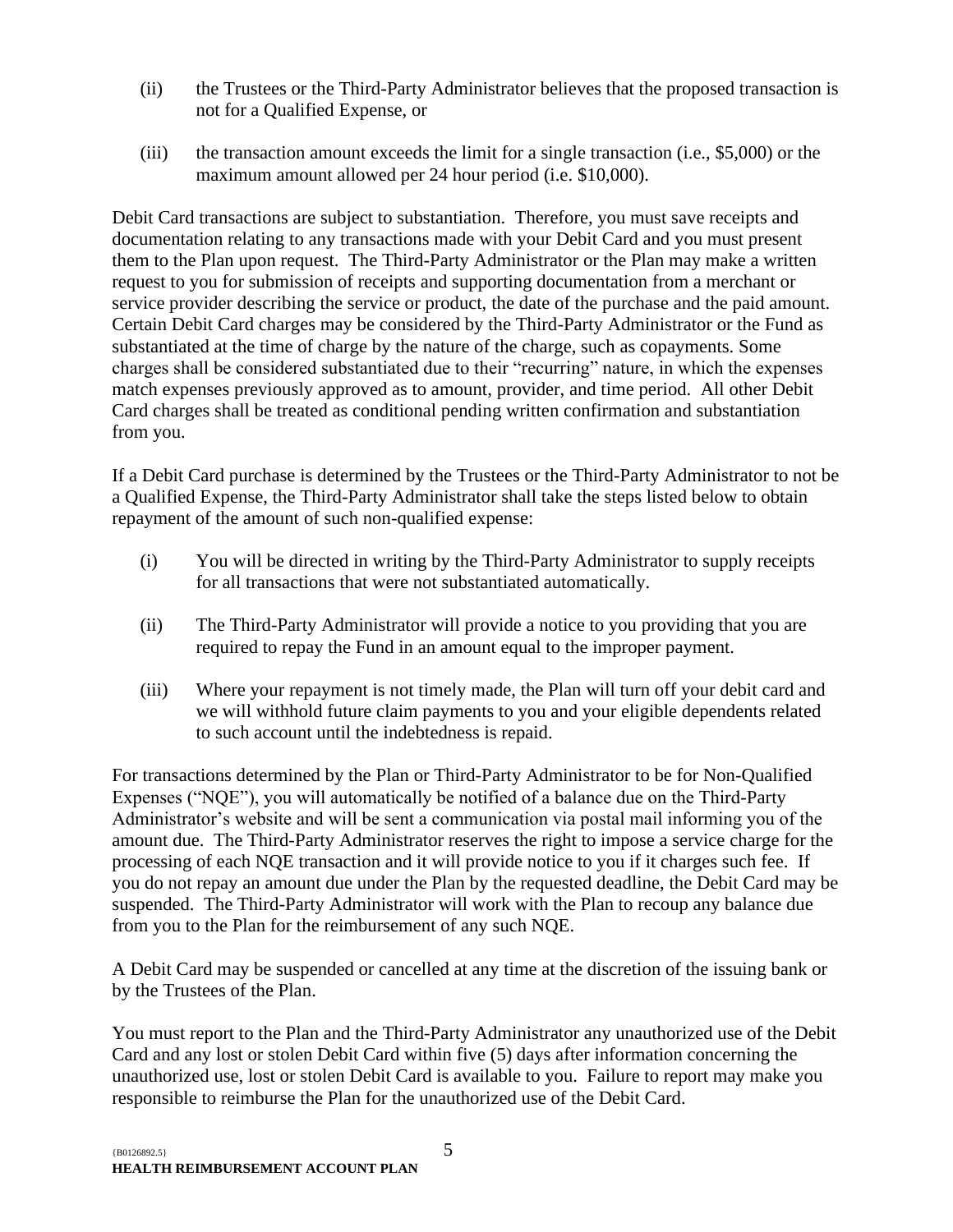## **SECTION 4**

## **Submitting Claims**

<span id="page-6-0"></span>If you do not use the Debit Card, you must submit HRA claims to the Third-Party Administrator on the form that they will provide and include any documentation that the Third-Party Administrator requires. Each claim for reimbursement must include itemized bills for Eligible Health Care Expenses that have already been paid. In order to be eligible for reimbursement, health-related expenses must have been incurred by you, your spouse or other eligible dependents within 24 months prior to the date on which you submit your claim. The minimum claim filed must be at least \$30 of out-of-pocket expense and you may add several bills together to arrive at the \$30 minimum. However, there is no minimum amount for debit card payments. If you submit multiple claims to the Third-Party Administrator, they will be processed in the order in which they are received. Claims under this benefit will be paid by Lifetime Benefit Solutions on a weekly basis. Claims should be submitted to the Third-Party Administrator at the following address:

> Lifetime Benefit Solutions, Inc. P.O. Box 6509 Syracuse, New York 13217 Telephone: 1-800-327-7130 Website: [www.LifetimeBenefitSolutions.com](http://www.lifetimebenefitsolutions.com/)

# **SECTION 5**

## **Account Forfeitures**

<span id="page-6-1"></span>If no contributions into or distributions from the account have occurred within the preceding twenty-four (24) months and your account balance is less than \$500, your (or your survivor(s)') account will be closed and the balance of your account forfeited.

# **SECTION 6**

## **Eligibility**

<span id="page-6-2"></span>An employee must work one or more hours for which contributions are made to the Fund on his or her behalf. Once this has occurred, you will be a Participant in the Plan. Your legal spouse and children may also be eligible to participate in the Plan provided they qualify as Eligible Dependents. You and your Eligible Dependents may be entitled to continue to participate in the plan when you are on Family and Medical Leave , New York Paid Family Leave, or you are called to Military Service.

You also annually have the right to permanently opt-out of and waive all future reimbursements from your individual account. If you are continuing to work in covered employment, this means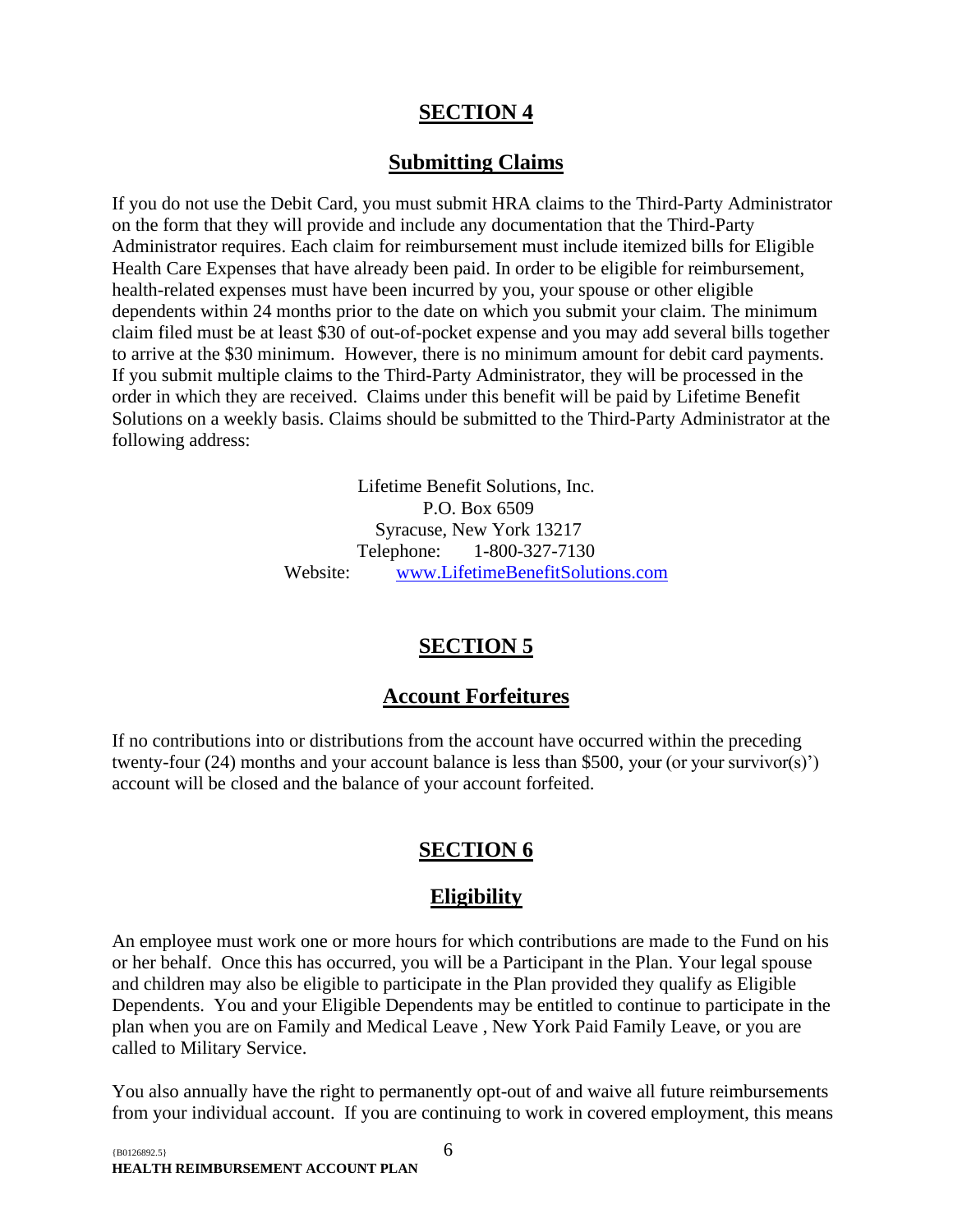that you will be choosing to forego your benefits despite the fact that contributions will continue to be made to the Fund on your behalf. Depending on the amount of work you perform in covered employment, choosing to permanently forego this coverage could result in adverse financial and tax consequences for you and your family. Thus, you should carefully consider the consequences of permanently opting to forego your benefits, and should discuss any such decision with a qualified tax professional.

On the other hand, if you have ceased work in covered employment (or your hours have been reduced) and you no longer qualify for the health insurance coverage offered through the New York State Teamsters Council Health & Hospital Fund, you may be eligible to qualify for a premium tax credit for coverage purchased through the exchange Marketplace if you elect to waive your individual account balance. However, you should also note that any remaining balance in your individual account may be exhausted by purchasing COBRA Continuation Coverage through the New York State Teamsters Council Health & Hospital Fund. Being eligible for COBRA does not limit your eligibility for coverage for a tax credit through the Marketplace. More information about the Health Insurance Marketplace generally is available at: [www.HealthCare.gov.](http://www.healthcare.gov/) If you would like more information regarding the Marketplace, you should contact the Health Benefit Exchange Marketplace in your state of residence. You should carefully research all of your options prior to making any decision to opt-out of the Health Reimbursement Account Plan.

If you would like to opt-out of the Health Reimbursement Account Plan, you should contact the Plan Administrator.

#### **Please Note:**

**You must immediately notify the Fund or the Third-Party Administrator when you gain a dependent or when your dependent no longer qualifies for coverage. You are responsible for providing the Fund with the required certified copies of birth certificates, marriage certificates, divorce decrees, or any other documentation the Fund may require. This information must be received by the Fund within ninety (90) days from the date that you or your dependent is eligible for coverage. If the information is not received within this period, benefits for you or your dependent will not be effective until the first of the month in which the information is finally received. Additionally, within sixty (60) days of the event, you must notify the Plan when your dependent is no longer eligible for coverage.**

## **SECTION 7**

## **Definitions**

<span id="page-7-0"></span>The following are definitions of certain important terms appearing within this booklet:

**Eligible Dependents** - "Eligible Dependents" means the following dependents who meet the Fund's eligibility requirements are covered:

1. Your legal spouse.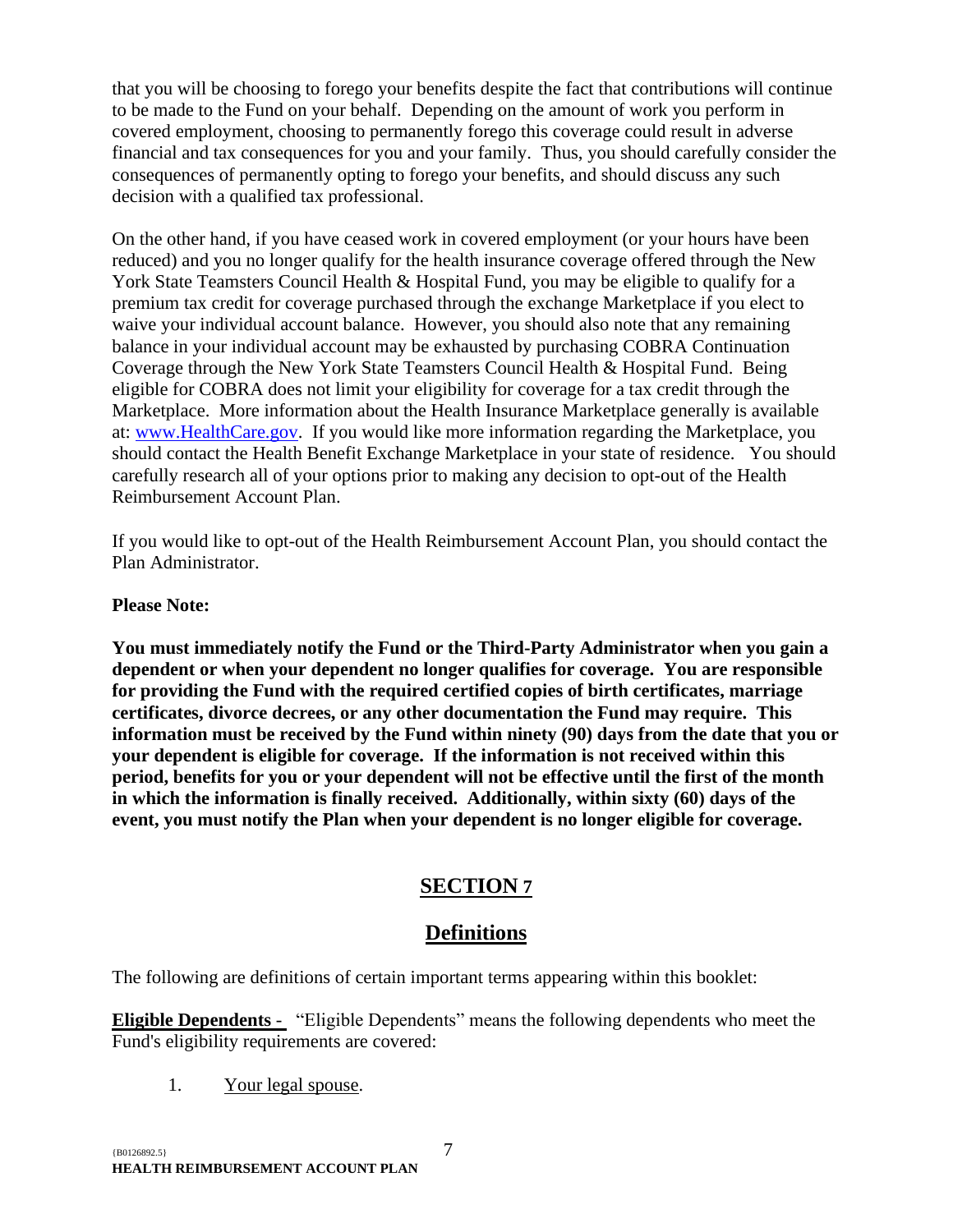2. Eligible Children**.** Children (including biological children, adopted children, children placed for adoption, stepchildren, foster children, including a grandchild who has been placed with you by a court of competent jurisdiction) are eligible for the Plan's coverage until attainment of age 26 regardless of whether they are married, are full-time students, or whether the Participant is primarily responsible for their support. Children named in a Qualified Medical Child Support Order which meets the requirements of ERISA as described below, are also eligible dependents for purposes of the Plan's coverage. Permanently and totally disabled children of the Participant will continue to be covered past age 26 for as long as they remain permanently and totally disabled as described below.

Permanently and Totally Disabled.To be considered permanently and totally disabled, your child must be incapable of working because of mental illness, developmental disability, or mental retardation, (as defined in the New York State Mental Hygiene Law) or a physical handicap. This condition must have occurred **before** the dependent reached age twenty six (26), or while he or she was otherwise eligible as a dependent under this program.

The Plan's definition of eligible children is meant to be consistent with IRS rules.

**Important:** Certified birth certificates, certified divorce decrees, and tax returns as appropriate must be submitted to the Fund Office at the time of enrollment.

You may be required to submit periodic medical evidence to support the continuation of coverage.

**Eligible Health Care Expenses -** "Eligible Health Care Expenses" or "Qualified Expenses" means certain out-of-pocket (such as medical, dental, and vision) expenses which are incurred by you and your dependents as well as premiums for health insurance coverage. Such expenses must be permitted by Section 213 of the Internal Revenue Code to be considered "Eligible Health Care Expenses" under the Plan. A list of some of the expenses that qualify is available from the Third-Party Administrator.

**Family and Medical Leave -** Under the Family and Medical Leave Act (FMLA), you may qualify for benefits during a period you are on leave for the purposes described in the Act. For more information concerning the FMLA, you may contact the Third-Party Administrator or the Fund.

**Fund -** "Fund" means the New York State Teamsters Council Health & Hospital Fund.

**Individual Account -** "Individual Account" means an account established to receive employer contributions on behalf of each Participant pursuant to the provisions of this Plan.

**Military Service -** When a Participant leaves employment for full-time military service, as defined by Federal Law, the Participant and his or her eligible dependents are permitted to elect to continue health care coverage under the Plan, subject to certain limitations under Federal Law. You may contact the Third-Party Administrator or the Fund for more information.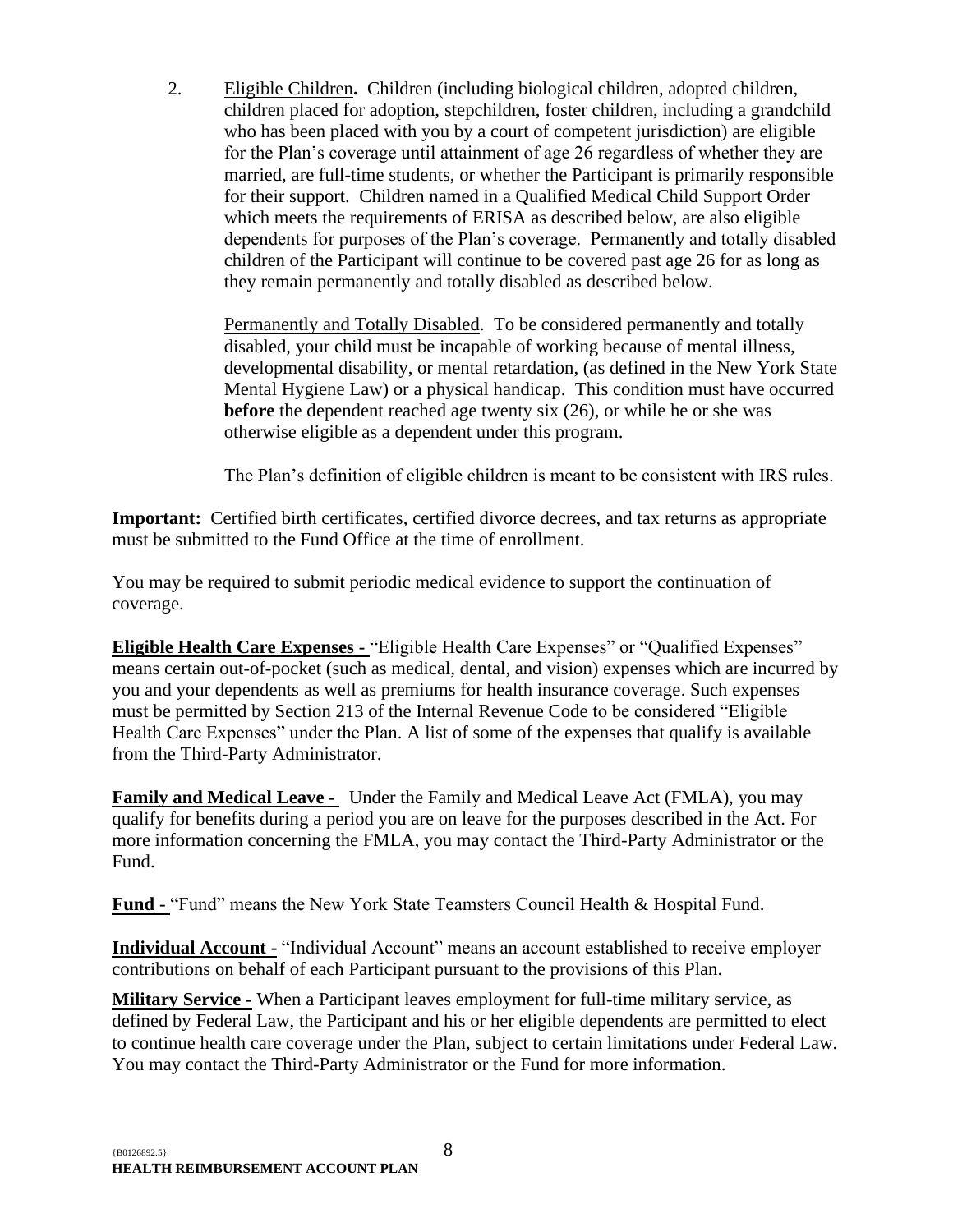**New York Paid Family Leave -** You may qualify for benefits during a period you are on leave for the purposes described in the New York Paid Family Leave Benefits Law. For more information concerning the New York Paid Family Benefits Law, you may contact the Third-Party Administrator or the Fund.

**Non-Qualified Expenses -** "Non-Qualified Expenses" means expenses which are incurred by you and your dependents that are not permitted by Section 213 of the Internal Revenue Code. A list of some of the expenses that do not qualify is available from the Third-Party Administrator.

**Participant -** "Participant" means an individual that has met the eligibility requirements of the Plan and for whom an Individual Account has been established.

**Plan or HRA -** "Plan" or "HRA" means this Health Reimbursement Account Plan.

**Plan Year -** "Plan Year" means the fiscal year of the Plan, constituting the twelve month period beginning January 1 and ending December 31.

**Qualified Expenses – "**Qualified Expenses" or "Eligible Health Care Expenses" for active employees means certain out-of-pocket (such as medical, dental, and vision) expenses which are incurred by you and your dependents as well as premiums for group health insurance coverage. With the exception of individual market health insurance premiums, the expenses which qualify are those permitted by Section 213 of the Internal Revenue Code. A list of some of the expenses that qualify is available from the Third-Party Administrator. For participants in the Retiree and Former Employee Health Reimbursement Account Plan, "Qualified Expenses" or "Eligible Health Care Expenses" also include premiums for individual health insurance policies.

**Qualifying Event -** "Qualifying Event" means an event (such as termination of employment, divorce or the death of an employee) that triggers eligibility for COBRA coverage.

**Qualified Medical Child Support Order -** The Omnibus Budget Reconciliation Act of 1993 requires health plan Third-Party Administrators to recognize qualified medical child support orders ("QMCSOs"). A QMCSO is a decree or judgment from a court or administrative agency which mandates health coverage for a child. Under a QMCSO, children who might otherwise lose rights to benefits under a group health plan will be entitled to enrollment in a parent's group health plan as "alternate recipients." Both you and your beneficiaries can obtain, upon request and without charge, a copy of the Plan's procedures concerning Qualified Medical Child Support Orders (QMCSOs).

Upon receipt of a Medical Child Support Order, the Third-Party Administrator will promptly notify the Participant and each child of receipt of the Order. The Participant and each child will be notified within a reasonable period of time whether the order is qualified. A child may designate a representative to receive copies of any notices that are sent to the child. If it has been determined that the order is a Qualified Medical Child Support Order, the child will then be considered a dependent under the Plan for benefits purposes and a Participant for notification purposes, which means the child will receive copies of Summary Plan Descriptions, Summary Annual Reports, and summaries of any amendments made to the Plan according to current ERISA requirements. When the Fund receives such an Order, it will automatically make any necessary changes in the coverage the Participant has selected to include his or her dependent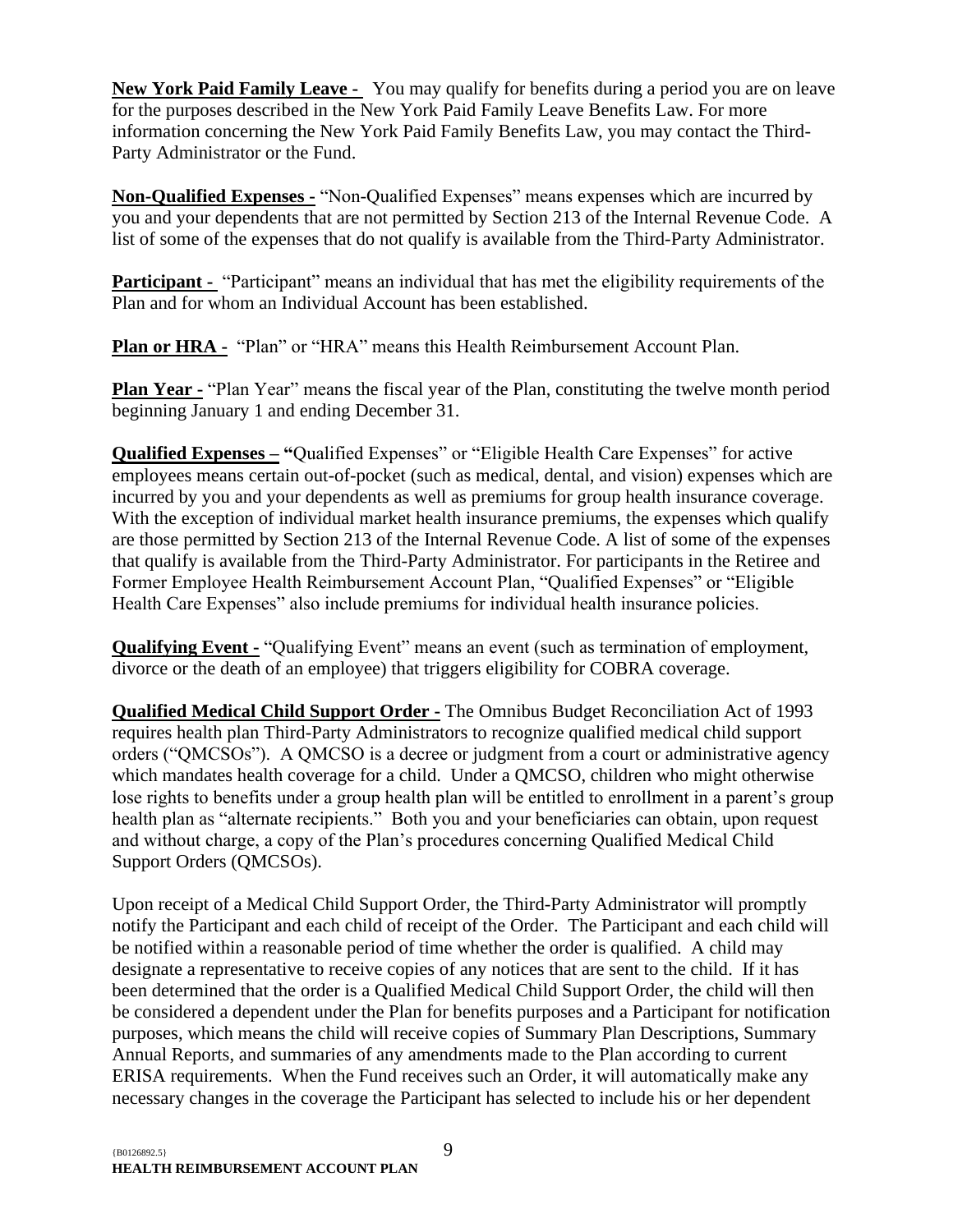child(ren). The Participant will be required to complete and provide such documentation as may be necessary.

**Third-Party Administrator -** "Third-Party Administrator" means an individual or firm hired by the Plan to handle claims processing and manage other functions related to the operation of the HRA.

# **SECTION 8**

## **Claims and Appeals**

#### <span id="page-10-0"></span>**Initial Decisions**

#### **Time Frames**

Claims under this Plan will be paid as soon as is practicable following the submission of your claim. You will be notified of any adverse benefit determination by the Third-Party Administrator within a reasonable period, but not later than 30 days after receipt of the claim. The 30-day period may be extended for up to 15 days due to extenuating circumstances if, before the end of the initial 30-day period, the plan notifies you of the reasons for the extension and of the date by which it expects to render a decision. If the Third-Party Administrator determines that you did not submit the information necessary to decide the claim, you will receive written notice that describes the required information and will be given at least 45 days from receipt of the notice to provide it**.** Your claim will not be processed unless you provide the Third-Party Administrator with all information that it informs you is necessary to decide the claim. Once the Third-Party Administrator receives all such information, it will respond to the claim within the time periods described above.

#### **Content of Notification of Initial Adverse Benefit Determination**

In an initial notification of adverse benefit determination, the notification shall set forth the following:

- 1. The specific reasons for the adverse determination;
- 2. Reference to the specific Plan provisions (including any internal rules, guidelines, protocols, criteria, etc.) on which the determination is based;
- 3. A description of any additional material or information necessary for you to complete the claim and an explanation of why such material or information is necessary;
- 4. A description of the plan's review procedures and the time limits applicable to such procedures, including a statement of your right to bring a civil action under § 502(a) of ERISA following an adverse benefit determination on review;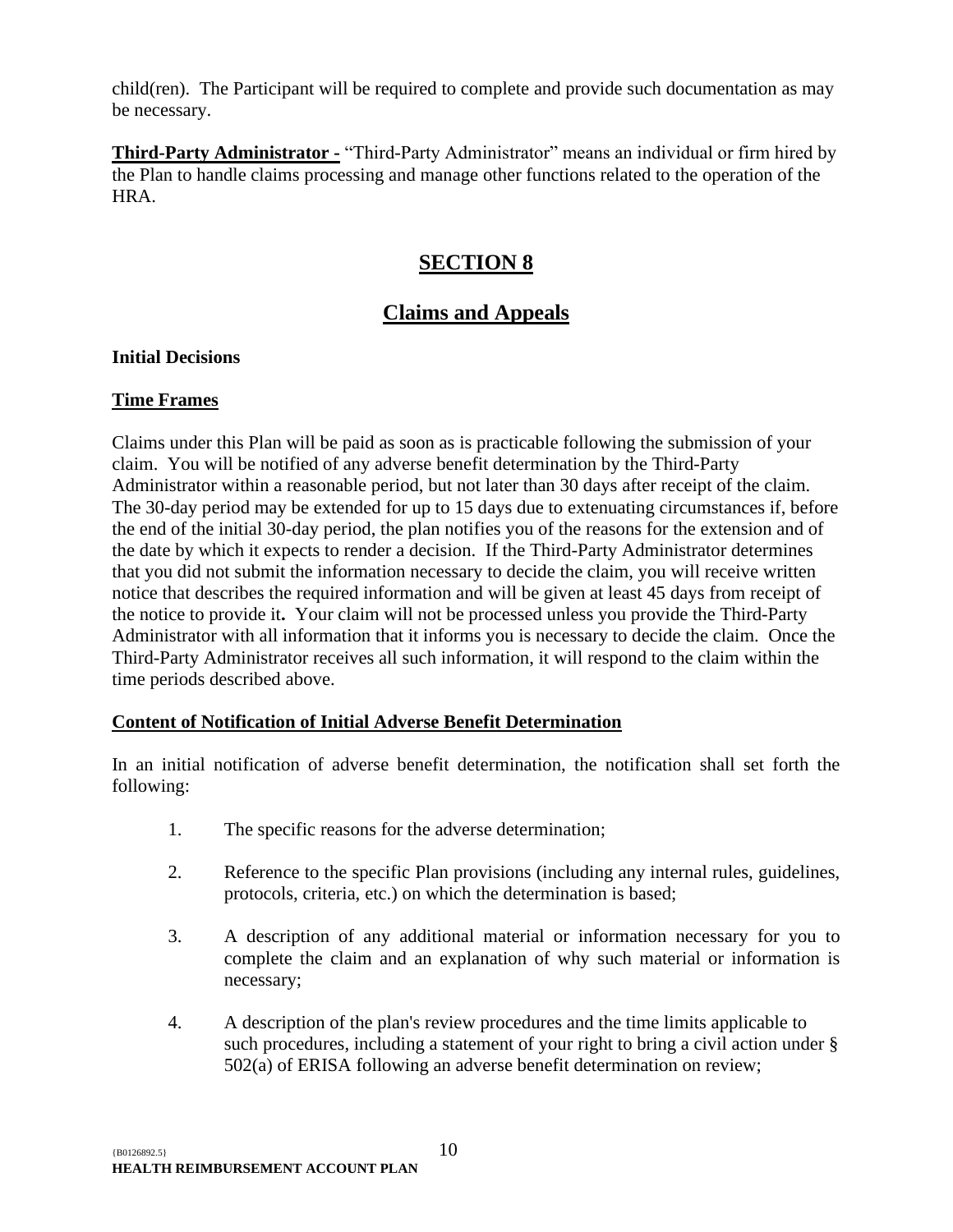- 5. If an internal rule, guideline, or protocol or other similar criterion was relied upon in making the adverse determination, the notice will provide either the specific rule, guideline, protocol or other similar criterion, or a statement that such rule, guideline, protocol, or other similar criterion was relied upon in making the adverse benefit determination and that a copy of such file, guideline, protocol or other criterion will be provided free of charge upon request; and
- 6. If the adverse benefit determination is based on medical necessity or experimental treatment, either an explanation of the scientific judgment for the determination, applying the Plan's terms to your medical circumstances, or a statement that such an explanation will be provided free of charge upon request.

#### **Appeals of Adverse Benefit Determinations**

If you are not satisfied with the reason or reasons why your claim was denied, then you may appeal to the Board of Trustees. To appeal an adverse benefit determination, you must write to the Board of Trustees within 180 days after you receive this Plan's initial determination.

If you have chosen someone to represent you in making your appeal, then your letter (or your representative's letter) must state that you have authorized him or her to represent you with respect to your appeal, and you must sign such statement. Your correspondence, or your representative's correspondence, must include the following statement: "I AM WRITING IN ORDER TO APPEAL THE DECISION TO DENY ME BENEFITS. THE ADVERSE BENEFIT DETERMINATION WAS DATED \_\_\_\_\_\_\_\_\_\_\_\_\_\_\_\_\_." If this statement is not included, then the Trustees may not understand that you are making an appeal, as opposed to a general inquiry.

You shall have the opportunity to submit written comments, documents, records, and other information related to the claim for benefits. You shall also be provided, upon request and free of charge, reasonable access to, and copies of, all documents, records, and other information relevant to your claim for benefits. The review will take into account all comments, documents, records, and other information submitted by the claimant relating to the claim, without regard to whether such information was submitted or considered in the initial benefit determination.

In addition: (1) the review will not afford deference to the initial adverse benefit determination and will be conducted by at least two members of the Board of Trustees; (2) insofar as the adverse benefit determination is based on medical judgment, the Board of Trustees will consult with a health care professional who has appropriate training and experience in the field of medicine involved in the medical judgment; (3) such health care professional shall not be the individual, if any, who was consulted in connection with the adverse benefit determination that is the subject of the appeal, nor the subordinate of such individual; and (4) medical or vocational experts whose advice was obtained on behalf of the plan, without regard to whether the advice was relied upon in making the adverse benefit determination.

#### **Determinations on Appeal**

#### **Time Frames**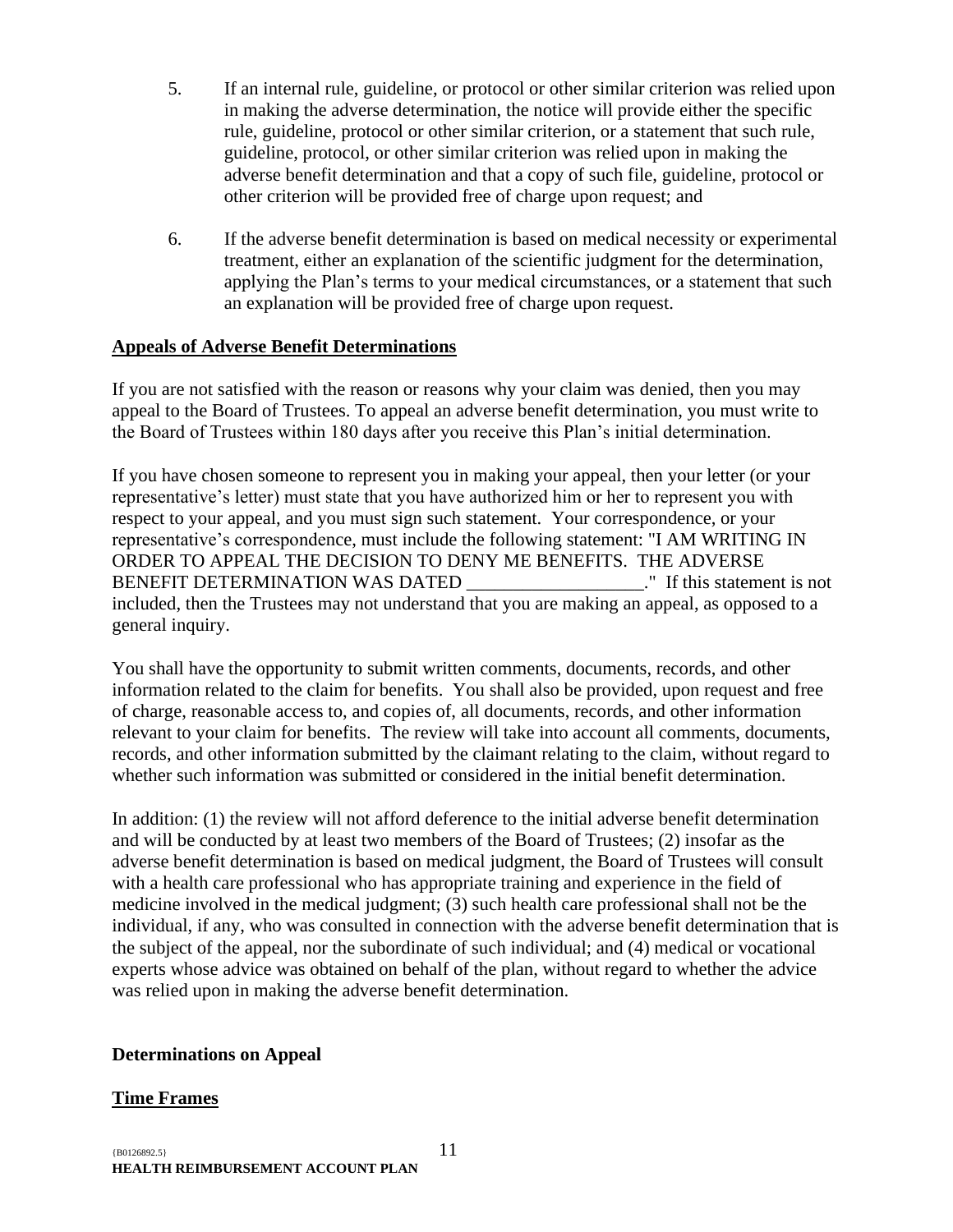The Board of Trustees at their next regularly scheduled meeting will make a determination on the appeal. However, if the appeal is received less than 30 days before the meeting, the decision may be made at the second meeting following receipt of the request. If special circumstances require an extension of time for processing, then a decision may be made at the third meeting following the date the appeal is made. Before an extension of time commences, you will receive written notice of the extension, describing the special circumstances requiring the extension and the date by which the determination will be made. The Board of Trustees will notify you, or your authorized representative, of the benefit determination not later than 5 days after the determination is made.

#### **Content of Adverse Benefit Determination on Review**

The Plan's written notice of the Board's decision will include the following:

- 1. The specific reasons for the adverse benefit determination;
- 2. Reference to specific plan provisions on which the determination is based;
- 3. A statement that the claimant is entitled to receive, upon request and free of charge, reasonable access to, and copies of, all documents, records, and other information relevant to your claim for benefits;
- 4. A statement of your right to bring a civil action under Section 502(a) of the Employee Retirement Income Security Act;
- 5. If an internal rule, guideline, protocol, or other similar criterion was relied upon in making the adverse benefit determination, the notice will provide either the specific rule, guideline, protocol, or other similar criterion, or a statement that such rule, guideline, protocol, or other similar criterion was relied upon in making the adverse benefit determination and that a copy of such rule, guideline, protocol, or other criterion will be provided free of charge upon request; and
- 6. If the adverse benefit determination is based on medical necessity or experimental treatment or similar exclusion or limit, the written notice shall contain an explanation of the scientific or clinical judgment for the determination, applying the terms of the plan to the claimant's medical circumstances, or a statement that such explanation will be provided upon request.

#### **The Trustees' Decision is Final and Binding**

The Board of Trustees have exclusive authority and discretion to determine all questions of eligibility and entitlement under the Plan. The Board of Trustees' decision with respect to their review of your appeal will be final and binding. Any legal action against this Plan must be started within one (1) year from the date the adverse benefit determination denying your appeal is deposited in the mail to your last known address.

Effective for claims filed on or after April 1, 2018, the following applies to any benefit determination conditioned on a finding of disability by the Plan. These rules do not apply to a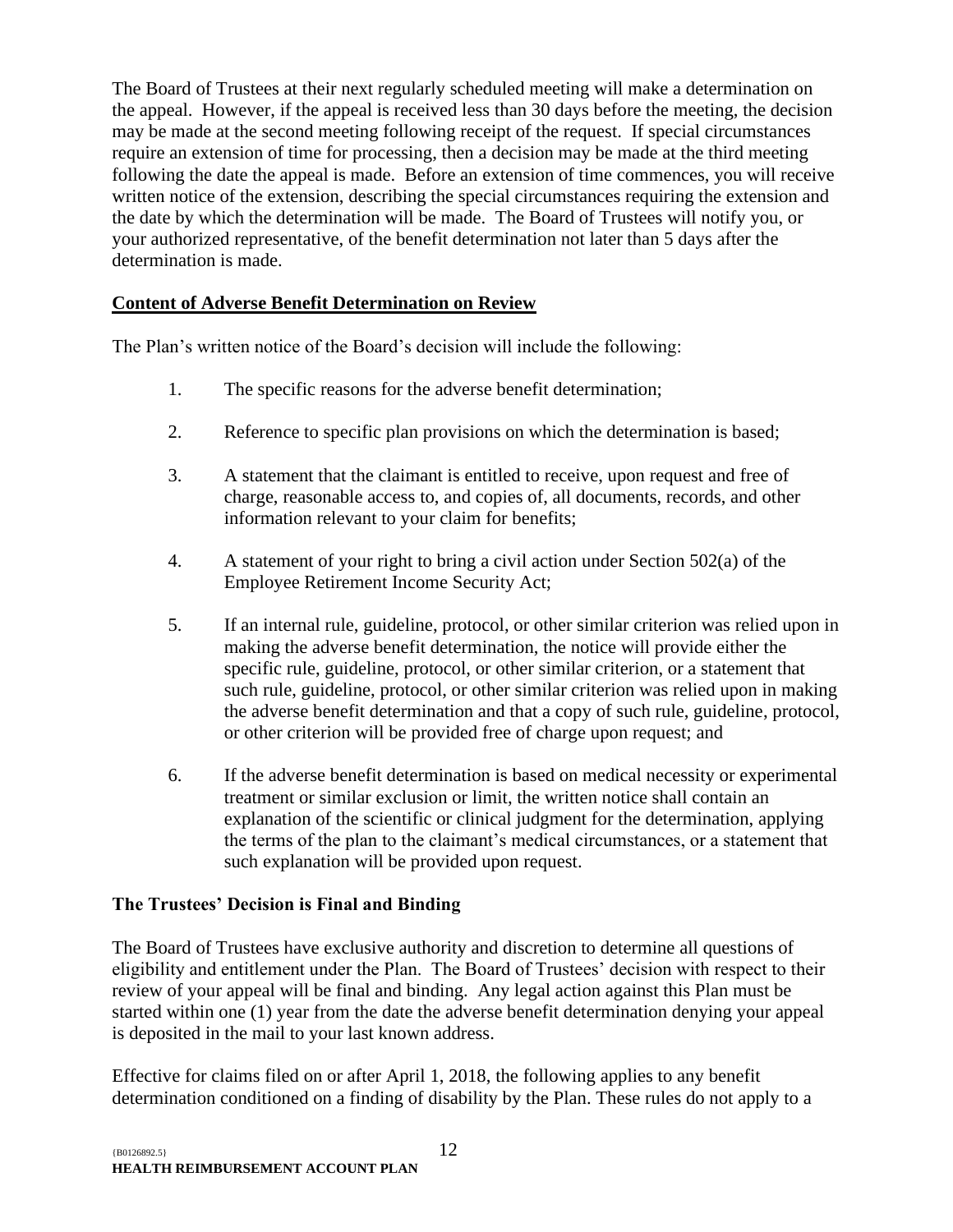determination conditioned on a finding of disability by a party other than the Plan (e.g. the Social Security Administration).

- 1. Adverse benefit determination notices will include the following:
	- a. Discussion of the decision including, if applicable, an explanation of the basis for disagreeing with or not following:
		- (i) The views presented by the claimant to the Plan of health care professionals treating the claimant and vocational professionals who evaluated the claimant;
		- (ii) The views of medical or vocational experts whose advice was obtained on behalf of the Plan in connection with the adverse benefit determination, without regard to whether the advice was relied upon in making the benefit determination; and
		- (iii) A Social Security Administration disability determination regarding the claimant, presented by the claimant to the Plan.
	- b. A statement that the claimant is entitled to receive, upon request and free of charge, reasonable access to, and copies of, all documents, records, and other information relevant to the claimant's claim for benefits;
	- c. Either the specific internal rules, guidelines, protocols, standards, or other similar criteria of the Plan relied upon in making the adverse determination or, alternatively, a statement that such rules, guidelines, protocols, standards or other similar criteria of the Plan do not exist; and
	- d. For appeal determinations, any contractual limitations period for filing a civil action and the calendar date deadline for doing so.
- 2. Before the Plan issues an adverse benefit determination on appeal, the Plan Administrator will provide the claimant, free of charge, with any new or additional evidence considered, relied upon, or generated by the Trustees, or their designee, (or at the direction of the Trustees or their designee) in connection with the claim.
- 3. Before the Plan issues an adverse benefit determination on appeal based on a new or additional rationale, the Plan Administrator shall provide the claimant, free of charge, with the rationale.
- 4. The term ''adverse benefit determination'' also means any rescission of disability coverage with respect to a participant or beneficiary (whether or not, in connection with the rescission, there is an adverse effect on any particular benefit at that time). For this purpose, the term ''rescission'' means a cancellation or discontinuance of coverage that has retroactive effect, except to the extent it is attributable to a failure to timely pay required premiums or contributions towards the cost of coverage.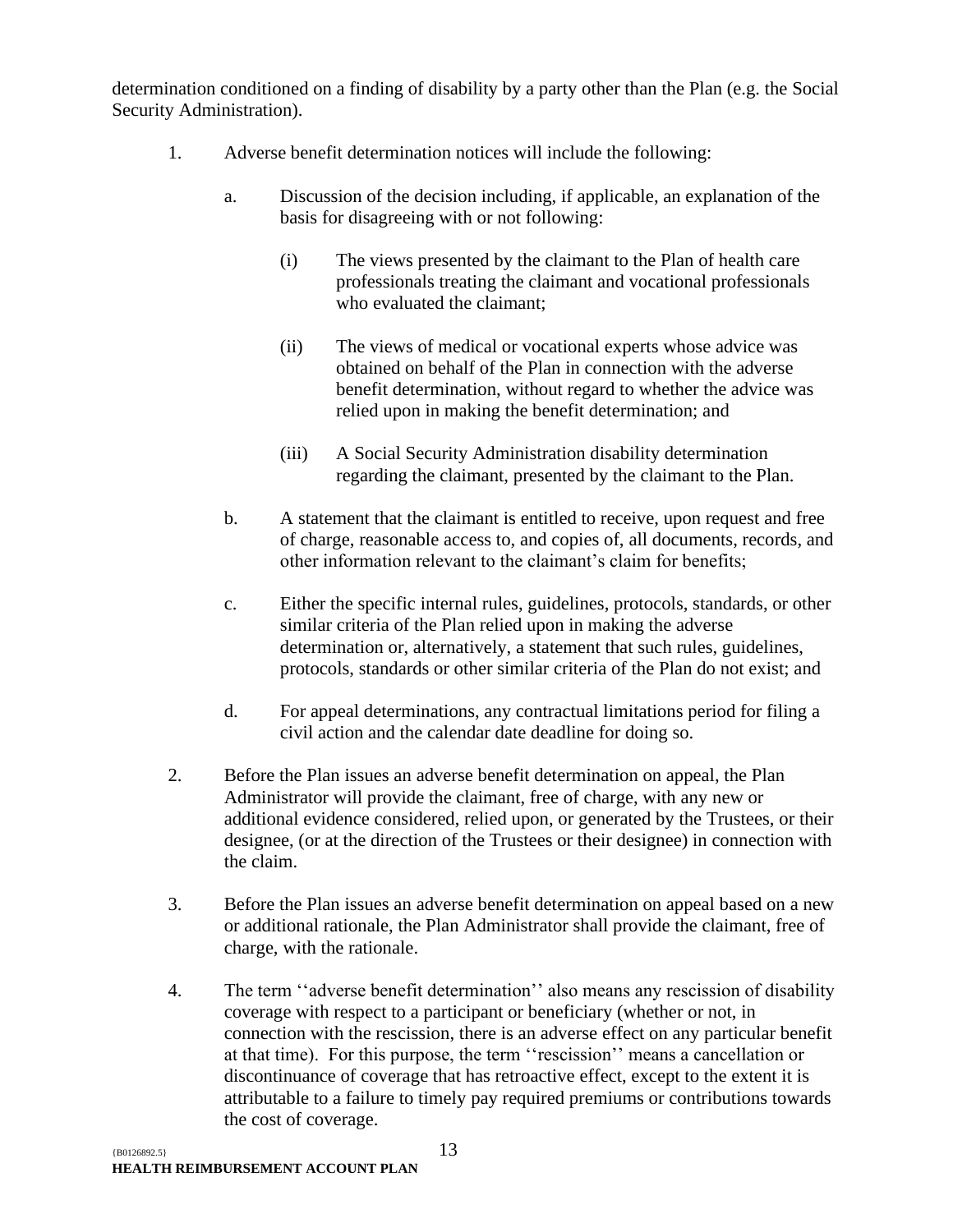- 5. To the extent required by applicable law, any notices will be provided in a culturally and linguistically appropriate manner.
- 6. To the extent the Plan violates any applicable claims and appeals procedures, a participant may request a written explanation of the violation from the Plan. The Plan will respond within ten days.

# **SECTION 9**

# **COBRA Continuation Coverage**

<span id="page-14-0"></span>The Consolidated Omnibus Budget Reconciliation Act of 1985 ("COBRA") provides that you, your spouse, and your other dependents are entitled to elect to continue coverage on a self-pay basis under the Plan, under certain circumstances, if coverage would otherwise stop. The paragraphs below generally explain COBRA continuation coverage, when it may become available to you and your family, and what you need to do to protect the right to receive it.

## **Qualifying Events**

For individuals covered by the Plan as employees, COBRA continuation coverage may be elected upon loss of coverage due to voluntary or involuntary termination of employment (except for gross misconduct) or because the employee no longer meets the eligibility requirements of this Plan due to a reduction in hours worked, including a strike, walkout or layoff, or a loss of eligibility due to reduction of Individual Account. *You are NOT required to elect COBRA continuation coverage or pay COBRA premiums to continue to receive reimbursements from your Individual Account. You will continue to have access to your Individual Account and to receive reimbursements from your Individual Account so long as the account balance is sufficient to cover your claims and exceeds the minimum required account balance. In fact, your Individual Account can be used to pay the required COBRA premiums for health insurance benefits*.

## **Spousal Eligibility for COBRA Coverage**

Your spouse may elect COBRA continuation coverage upon the loss of coverage due to the occurrence of any of the following Qualifying Events:

- 1. Your death.
- 2. Your spouse's loss of coverage under the Plan due to voluntary or involuntary termination of your employment (except for gross misconduct) or because you no longer meet the eligibility requirements of this Plan due to a reduction in hours worked including a strike, walkout or layoff, or a loss of eligibility due to a reduction of Individual Account.
- 3. Divorce or judicial order of legal separation.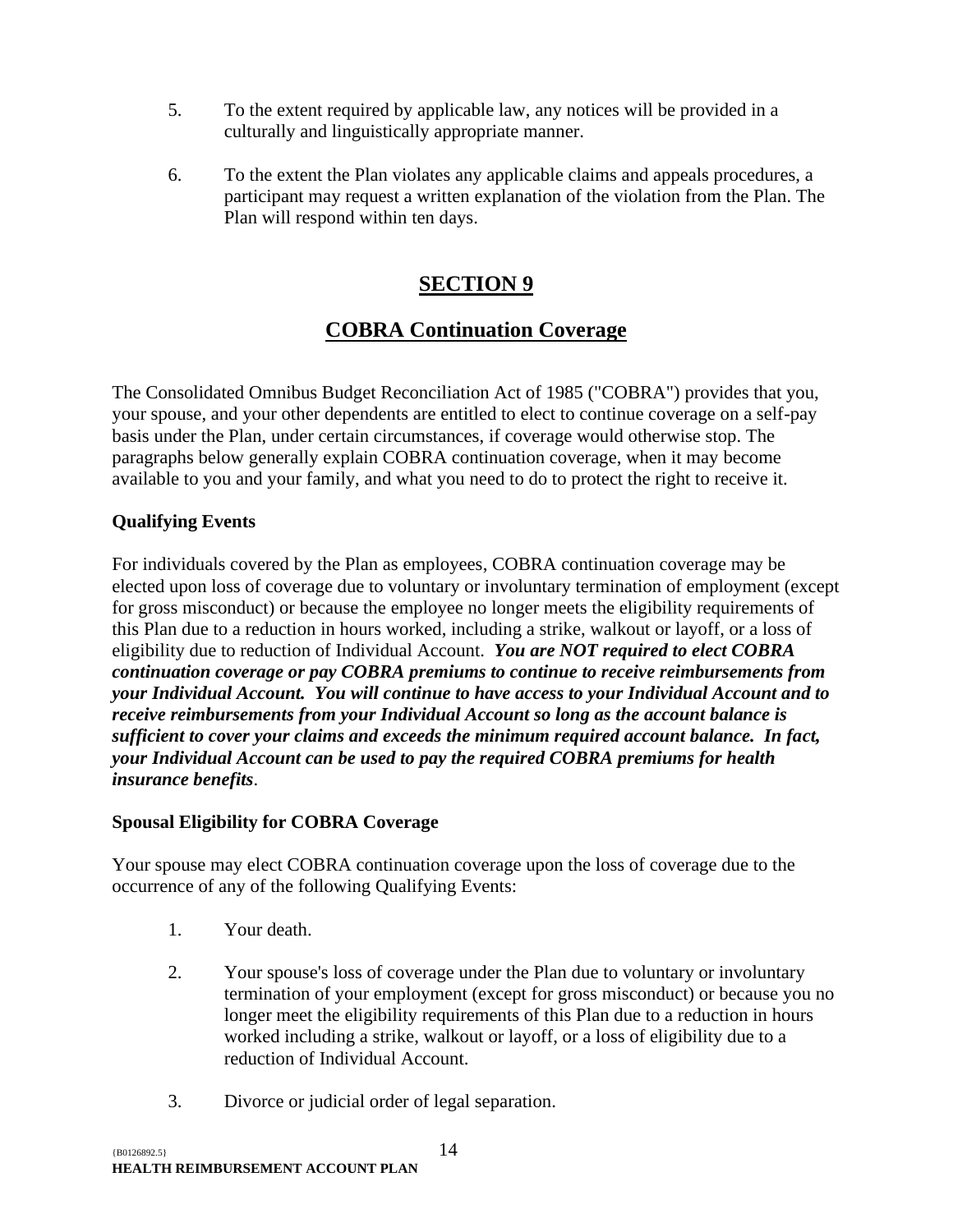4. Your enrollment in Part A or Part B of Medicare.

*If your spouse has a COBRA Qualifying Event as a result of your death, your enrollment in Part A or Part B of Medicare, your termination from covered employment or a reduction of your hours of covered employment, then your spouse is NOT required to elect COBRA continuation coverage or pay COBRA premiums to continue to receive reimbursements from your Individual Account. Your spouse will continue to have access to your Individual Account and to receive reimbursements from your Individual Account so long as the account balance is sufficient to cover the claims.* 

*In the event your spouse has a COBRA Qualifying Event as a result of divorce or judicial order of legal separation, to continue to have access to your Individual Account and to receive reimbursements from your Individual Account your spouse MUST elect COBRA continuation coverage and pay COBRA premiums.*

## **Dependent Eligibility for COBRA Coverage**

Your dependent children can elect COBRA continuation coverage upon the loss of coverage due to the occurrence of any of the following Qualifying Events:

- 1. Your death.
- 2. Your dependent child's loss of coverage under the Plan due to termination of your employment (for reasons other than gross misconduct) or because you no longer meet the eligibility requirements of this Plan due to a reduction in hours worked including a strike, walkout or layoff , or a loss of eligibility due to a reduction of Individual Account.
- 3. Divorce or judicial order of legal separation of the child's parents.
- 4. Your enrollment in Part A or Part B of Medicare.
- 5. The child ceases to qualify as an "eligible dependent" as described in Article II.

*If your dependent child has a COBRA Qualifying Event as a result of your death, your enrollment in Part A or Part B of Medicare, your termination from covered employment or a reduction of your hours of covered employment, then your dependent child is NOT required to elect COBRA continuation coverage or pay COBRA premiums to continue to receive reimbursements from your Individual Account. Your dependent child will continue to have access to your Individual Account and to receive reimbursements from your Individual Account so long as the account balance is sufficient to cover the claims.*

*In the event your dependent child has a COBRA Qualifying Event as a result of your divorce or judicial order of legal separation or because your child ceases to qualify as an "eligible" dependent, to continue to have access to your Individual Account and to receive reimbursements from your Individual Account your dependent child MUST elect COBRA continuation coverage and pay COBRA premiums.*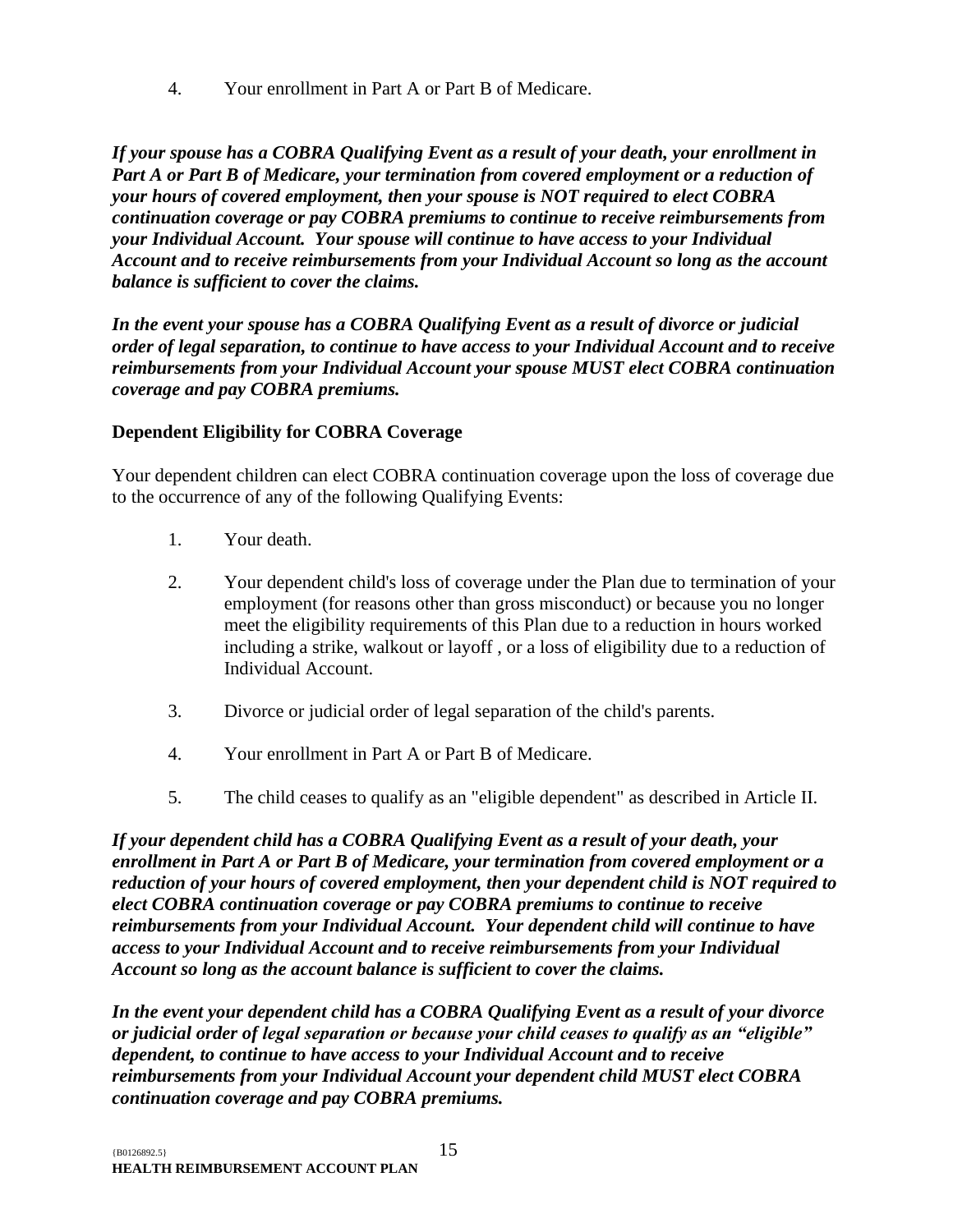If, while you are receiving COBRA continuation coverage, you have a newborn child or a child is placed with you for adoption, the child may be added to your coverage. You must, however, notify the Third-Party Administrator immediately of such a change.

#### **Notifications to the Fund Office**

Your employer has the obligation to notify the Third-Party Administrator of your death or your enrollment in Part A or Part B of Medicare. The Trustees have determined that, because employees frequently work for more than one employer making contributions to the Plan and because of the difficulty which this causes employers in providing this notice, employment will be deemed to have terminated and/or the number of hours worked will be deemed to have been reduced when your regular group health care coverage terminates.

You have the responsibility to inform the Third-Party Administrator using the Plan's "Participant's Notice to Third-Party Administrator" form which can be obtained from the Third-Party Administrator of a divorce, a judicial order of legal separation, a child's loss of status as an eligible dependent, the birth or adoption of a dependent, or a determination by the Social Security Administration that a qualified beneficiary is disabled. This notice must be given within 60 days after the occurrence of the Qualifying Event or the date coverage would be lost because of the Qualifying Event, whichever is later. Failure to give notice to the Third-Party Administrator within the time limits may result in your ineligibility for COBRA continuation coverage.

In addition to giving notice of certain Qualifying Events, you have the responsibility to inform the Third-Party Administrator in the event that the Social Security Administration has determined you or one of your qualified beneficiaries to no longer be disabled. This notification must be made within 30 days of the date of the final determination by the Social Security Administration that the qualified beneficiary is no longer disabled.

## **Notification of COBRA Rights**

After the Third-Party Administrator receives notice of the occurrence of one of the above Qualifying Events, the Third-Party Administrator will notify each eligible individual whether he or she has the right to elect COBRA continuation coverage and will send the materials necessary to make the proper election. In general, the Third-Party Administrator will notify eligible individuals of their COBRA rights within 14 days after receiving notice of the occurrence of one of the Qualifying Events described above or after it has determined that your regular group health care coverage has terminated.

#### **Election of COBRA Coverage**

The employee, spouse and dependent children each have independent election rights. Covered employees may elect COBRA continuation coverage on behalf of their spouses and parents may elect COBRA continuation coverage on behalf of their children. Each individual will have 60 days from the date he or she would lose coverage because of one of the Qualifying Events described above or the date on which he or she is advised of the right to elect continuation coverage, whichever date is later, to inform the Third-Party Administrator that he or she wants COBRA continuation coverage. You will not have another opportunity to elect continuation coverage. However, you may change your election within the 60 day period described above as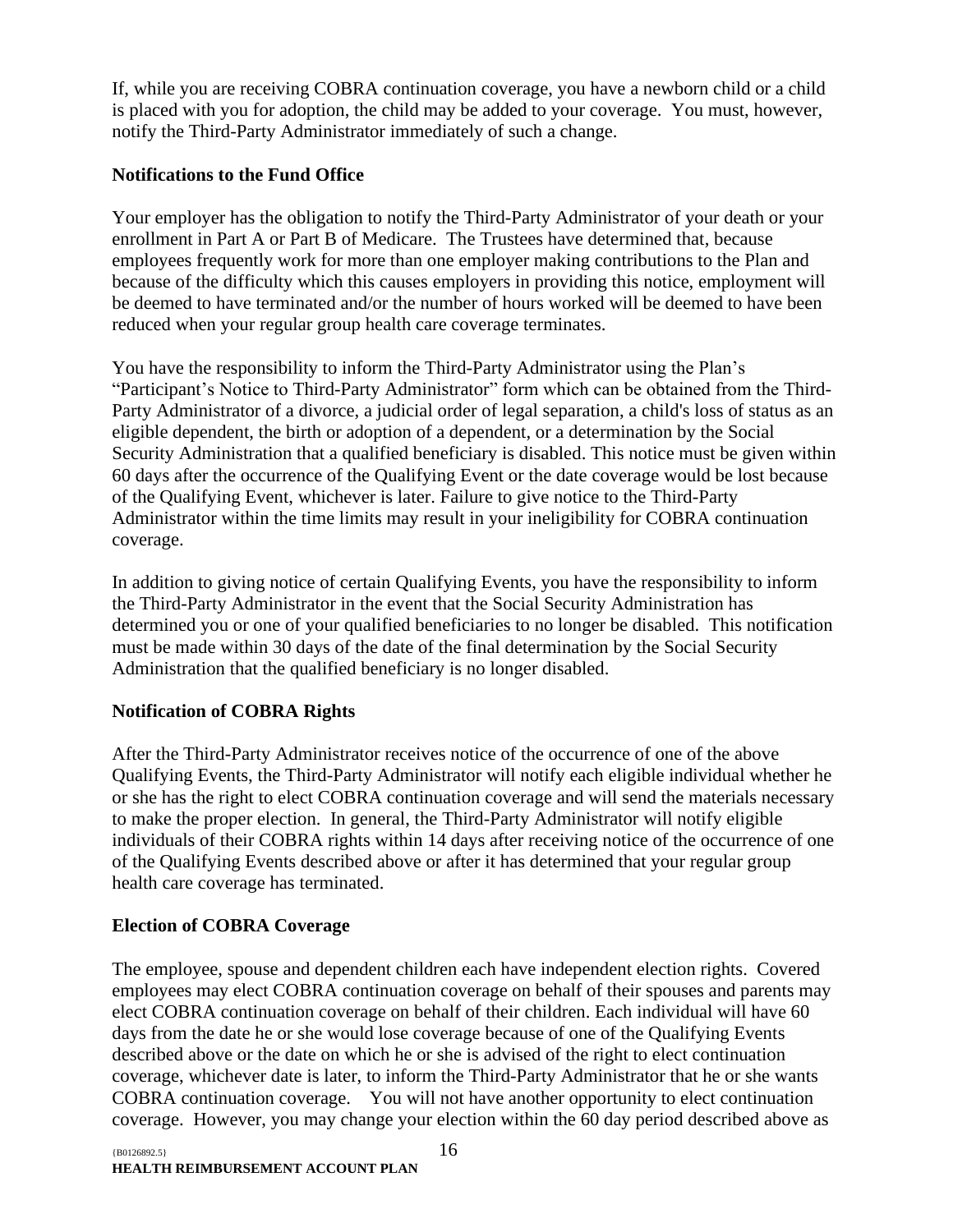long as the completed COBRA Election Form, if mailed, is post-marked no later than the due date. If the election is hand-delivered, the date of delivery must be on or before the due date. If you change your mind after first rejecting COBRA continuation coverage, your COBRA continuation coverage will begin on the date the completed Election Form, if mailed, is postmarked. If the election is hand-delivered, your COBRA continuation coverage will begin on the date of delivery.

*You are NOT required to elect COBRA continuation coverage or pay COBRA premiums to continue to receive reimbursements from your Individual Account. You will continue to have access to your Individual Account and to receive reimbursements from your individual account so long as the account balance is sufficient to cover your claims. In fact, your Individual Account can be used to pay the required COBRA premiums for health insurance benefits.*

## **Benefits Provided Under COBRA Coverage**

The benefits an eligible individual is allowed to elect to receive will include all benefits the individual was entitled to before the occurrence of the Qualifying Event making the individual eligible for COBRA continuation coverage. However, no life insurance (death benefits) or disability benefits or accidental death and dismemberment benefits or other non-health benefits will be included.

## **Consequences of Failing to Elect or Waive COBRA Continuation Coverage**

In considering whether to elect continuation coverage, you should take into account that you have special enrollment rights under federal law. You have the right to request special enrollment in another group health plan for which you are otherwise eligible (such as a plan sponsored by your spouse's employer) within 30 days after your group health coverage ends because of the qualifying event listed above. You will also have the same special enrollment right at the end of continuation coverage if you get continuation coverage for the maximum time available to you.

## **Duration and Termination of COBRA Coverage**

If the election is due to termination of your employment or a reduction in hours worked, COBRA continuation coverage will end 18 months after your other coverage ended. However, if you, your spouse or one of your dependent children is determined by the Social Security Administration to be disabled on the day regular coverage terminates or within 60 days thereafter, each of you can receive a total of 29 months of COBRA continuation coverage. For all other situations, such coverage is available for 36 months. COBRA continuation coverage will end at an earlier time for any of the following reasons:

- 1. Your employer no longer provides group health coverage.
- 2. Failure to pay the monthly premium on time.
- 3. The individual becomes covered under another group health plan (other than one sponsored by the employer) except for any period the other group health plan limits coverage of your pre-existing conditions *(note: there are limitations on*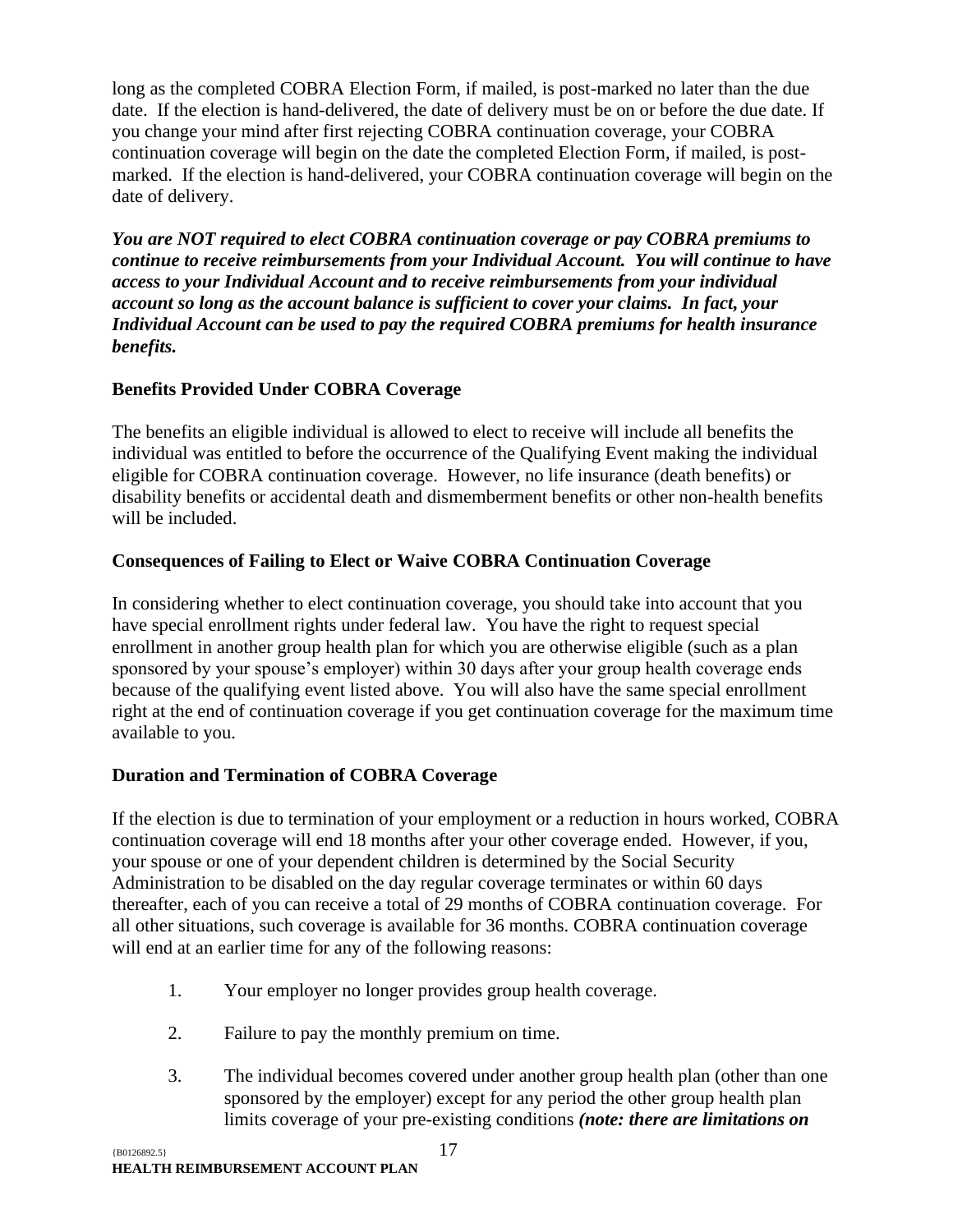#### *plans imposing a preexisting condition exclusion and such exclusions will become prohibited beginning in 2014 under the Affordable Care Act)*.

- 4. The individual enrolls in Part A or Part B of Medicare.
- 5. Circumstances are such that the individual's participation could be canceled if the individual were an active employee, such as submitting fraudulent claims or claiming ineligible dependents.

If any of these events occur, the Third-Party Administrator will send you a Notice of Termination of Coverage, explaining the reason the COBRA coverage terminated early, the date coverage terminated, and any rights the employee, spouse or dependent child may have under the Plan to elect alternate coverage.

## **Cost and Payment of COBRA Coverage**

Each month, any individual electing COBRA continuation coverage will be required to make a payment to the Fund Office to continue COBRA continuation coverage. The first payment must be made within 45 days of the date written election of coverage is made. After the first payment is made, future payments must be made within thirty (30) days after the first day of the month.

The monthly premium will be based on the average cost which the Plan incurs annually per employee, as determined by the Trustees, plus a two percent administrative charge. The extra 11 months of COBRA continuation coverage available to disabled Participants are at a monthly charge based on one and one-half times the average annual per Participant cost incurred by the Plan.

## **Additional Information about COBRA Coverage**

COBRA continuation coverage is described in greater detail in a letter sent out by the Plan to each Participant when the Participant becomes eligible to participate in the Plan or when COBRA first became applicable to the Plan, if later. If you have any questions concerning COBRA continuation coverage, you should contact the Fund Office.

#### **Keep your Plan Informed of Address Changes**

**In order to protect your family's rights, you should keep the Third-Party Administrator informed if any changes in the addresses of family members. You should also keep a copy, for your records, of any notices you send to the Third-Party Administrator.** 

# **SECTION 10**

# **HIPAA Confidentiality of Protected Health Information**

<span id="page-18-0"></span>Under the Health Insurance Portability and Accountability Act of 1996 ("HIPAA") and amendments made by the Health Information Technology for Economic and Clinical Health Act of 2009 ("HITECH") the Fund is required to protect the privacy of your individually identifiable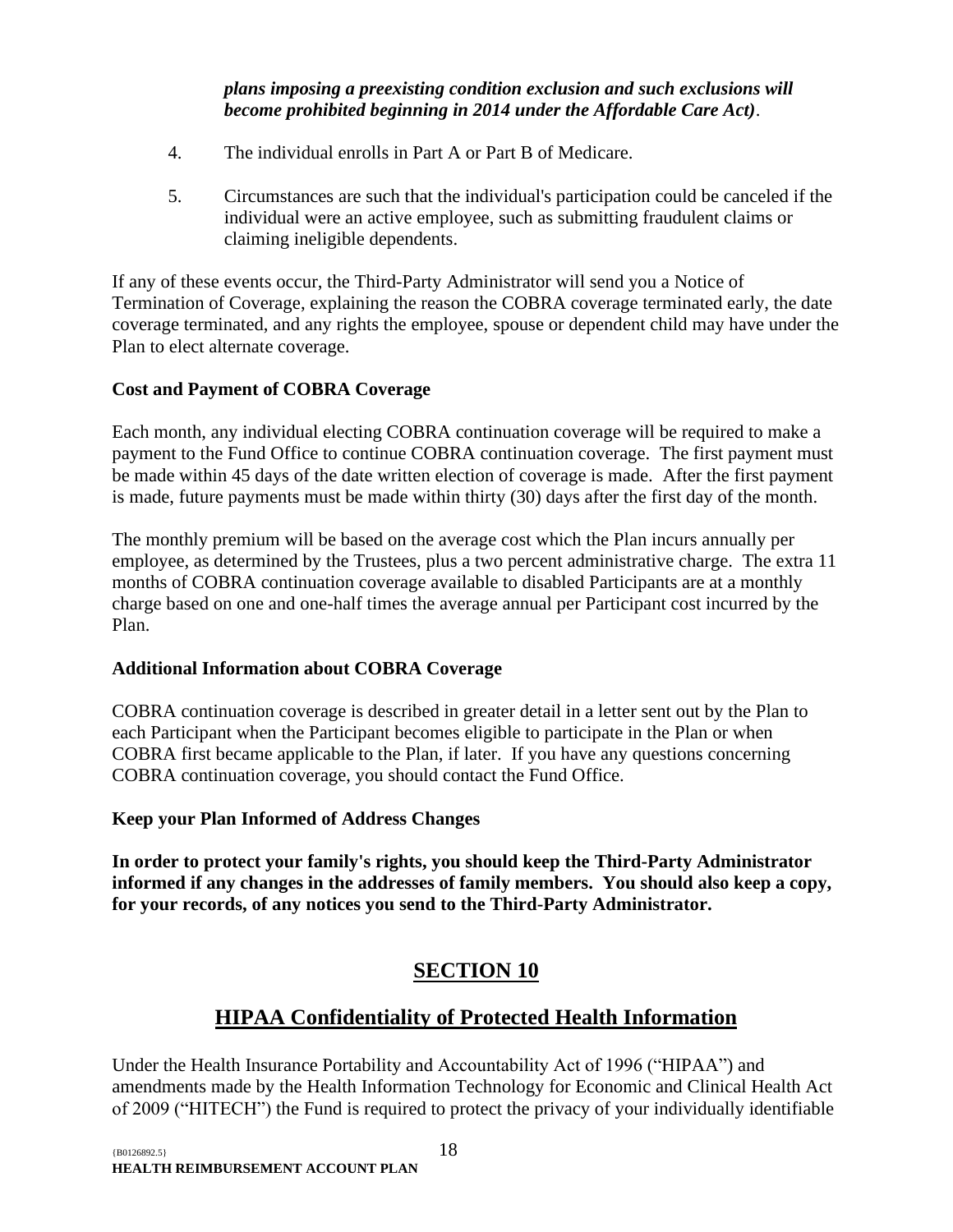health information (referred to here as "protected health information" or "PHI"). HIPAA permits the Fund to make certain types of uses and disclosures of PHI for treatment, payment and health care operations purposes:

**For treatment purposes**, such use and disclosure will take place in providing, coordinating or managing health care and its related services by one or more of your providers, such as when your primary care physician consults with a specialist regarding your condition;

**For payment purposes,** such use and disclosure will take place to obtain premiums or to determine responsibility for coverage and benefits, such as if the Fund confers with insurers to resolve a Coordination of Benefits issue or to obtain or provide reimbursement for providing health care, such as when your case is reviewed to ensure that appropriate care was rendered;

**For health care operations purposes,** such use and disclosure will take place in a number of ways, including for quality assessment and improvement, provider review and training, underwriting activities, reviews and compliance activities, planning and development, management and Fund administration. Your information could be used, for example, to monitor the quality of care provided under the Fund or to audit the Fund. In addition, the Fund may contact you to provide information about other health related benefits and services that may be of interest to you; and disclose your PHI to the Board of Trustees, as described in the Plan Document.

The Fund may use and disclose your PHI, **without your authorization,** as follows:

- As required by law;
- For public health activities;
- To report victims of abuse, neglect or domestic violence;
- For health oversight activities;
- For judicial and administrative proceedings;
- For law enforcement purposes and to report a crime;
- To permit authorized organ donations;
- For valid research purposes;
- To avert a serious threat to health or safety; and
- For a specialized government function involving the military and veterans activities, national security, protective services for the President, correctional facilities, law enforcement custodial situations, and government programs providing public benefits.

Anyone requesting a disclosure of your PHI in the absence of your specific authorization will be required to provide reasonable proof to the Fund that the requested disclosure is for one of these permitted purposes under the law.

**Other uses and disclosures will be made only with your written authorization.** You may revoke your authorization by notifying the Fund in writing to the address below. If you do so, the Fund will not use or disclose your PHI authorized by the revoked authorization, except to the extent that the Fund already has relied on your authorization.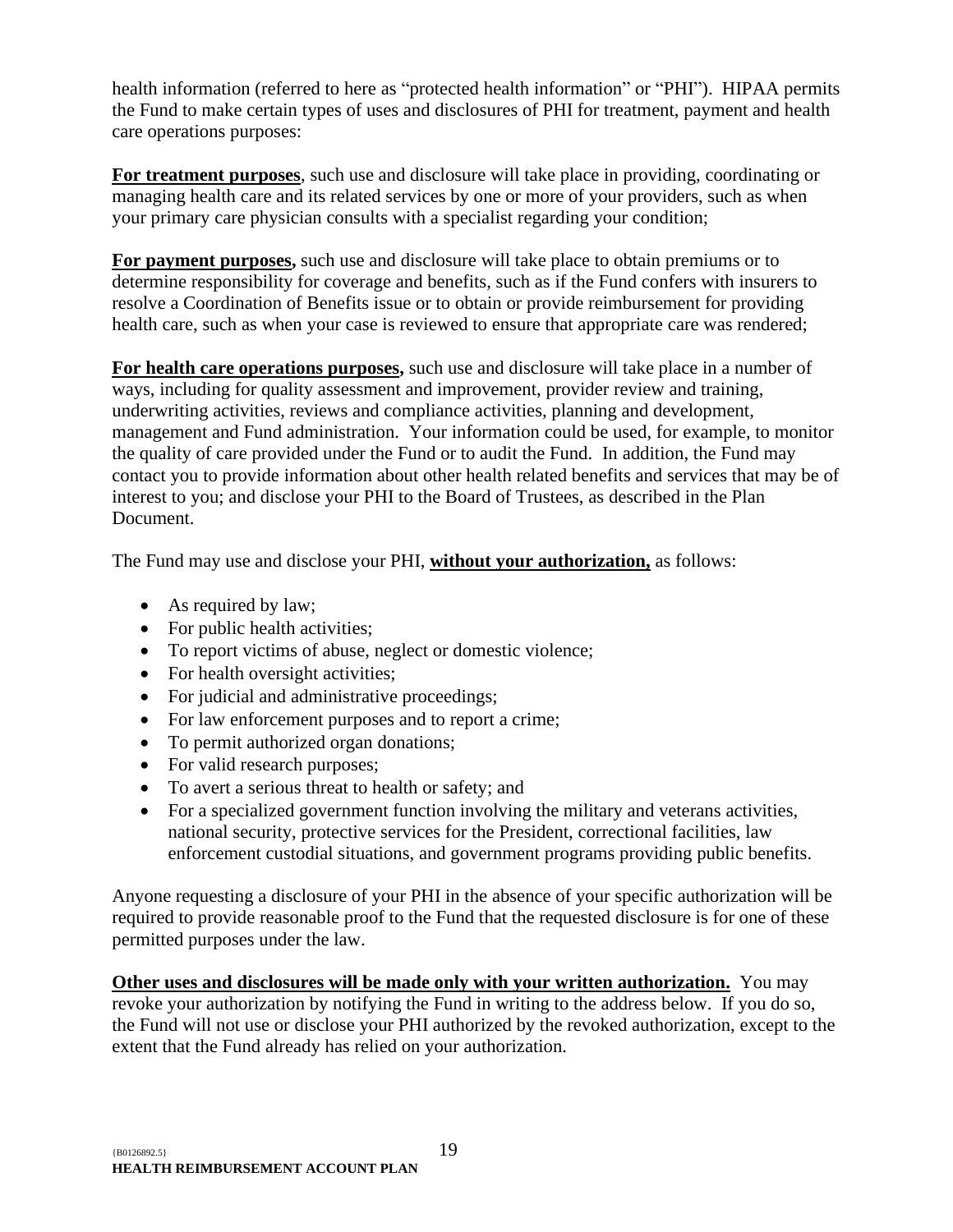Once your PHI has been disclosed pursuant to your authorization, the federal privacy protections may no longer apply to the disclosed information, and that information may be re-disclosed by the recipient without your or the Fund's knowledge or authorization.

You may ask the Fund to restrict uses and disclosures of your PHI to carry out treatment, payment or health care operations, or to restrict uses and disclosures to family members, relatives, friends or other persons identified by you who are involved in your care or payment for your care. However, the Fund is not required to agree with your request.

Unless you object in writing, the Fund may disclose PHI to one of your family members, to a relative, a close personal friend or to any other person identified by you in writing, if it is directly relevant to the person's involvement with your care or payment related to your care. In addition, unless you object in writing by sending a letter to the Fund's HIPAA Privacy Officer, the Fund may use or disclose the PHI to notify, identify or locate a member of your family, your personal representative, another person responsible for your care, or certain disaster relief agencies of your location, general condition, or death. If you are incapacitated, there is an emergency or you otherwise do not have the opportunity to object to this use or disclosure, the Fund will do what in its judgment is in your best interest regarding such disclosure and will disclose only the information that is directly relevant to the person's involvement with your health care. The Fund does not contemplate that there will be routine situations where personnel you have not authorized will present themselves as persons involved in your health care or request your PHI from the Fund. The Fund will use its reasonable judgment to respond to basic questions about coverage and eligibility and appeals made on your behalf by persons involved in your health care unless specifically directed by you not to provide such information.

The Fund cannot recognize a person as a personal representative if:

- The covered individual is an unemancipated minor receiving a health care service that permits the minor to consent to receive and the minor has not designated a personal representative; or
- The minor may lawfully obtain the service without parental consent and a lawful consent has been obtained; or
- The parent has agreed to confidentiality between the minor and the Fund; or
- The Fund has a reasonable belief that the individual has been or may be subject to domestic violence or may otherwise be endangered;
- The Fund determines recognizing the personal representative is not in the individual's best interest; or
- If the individual is not a minor, the personal representative must provide the Plan with official documentation appointing him/her as the personal representative, such as a court order.

The term "parent" includes a legal guardian or other person acting in the place of the parent under the laws of the State of New York.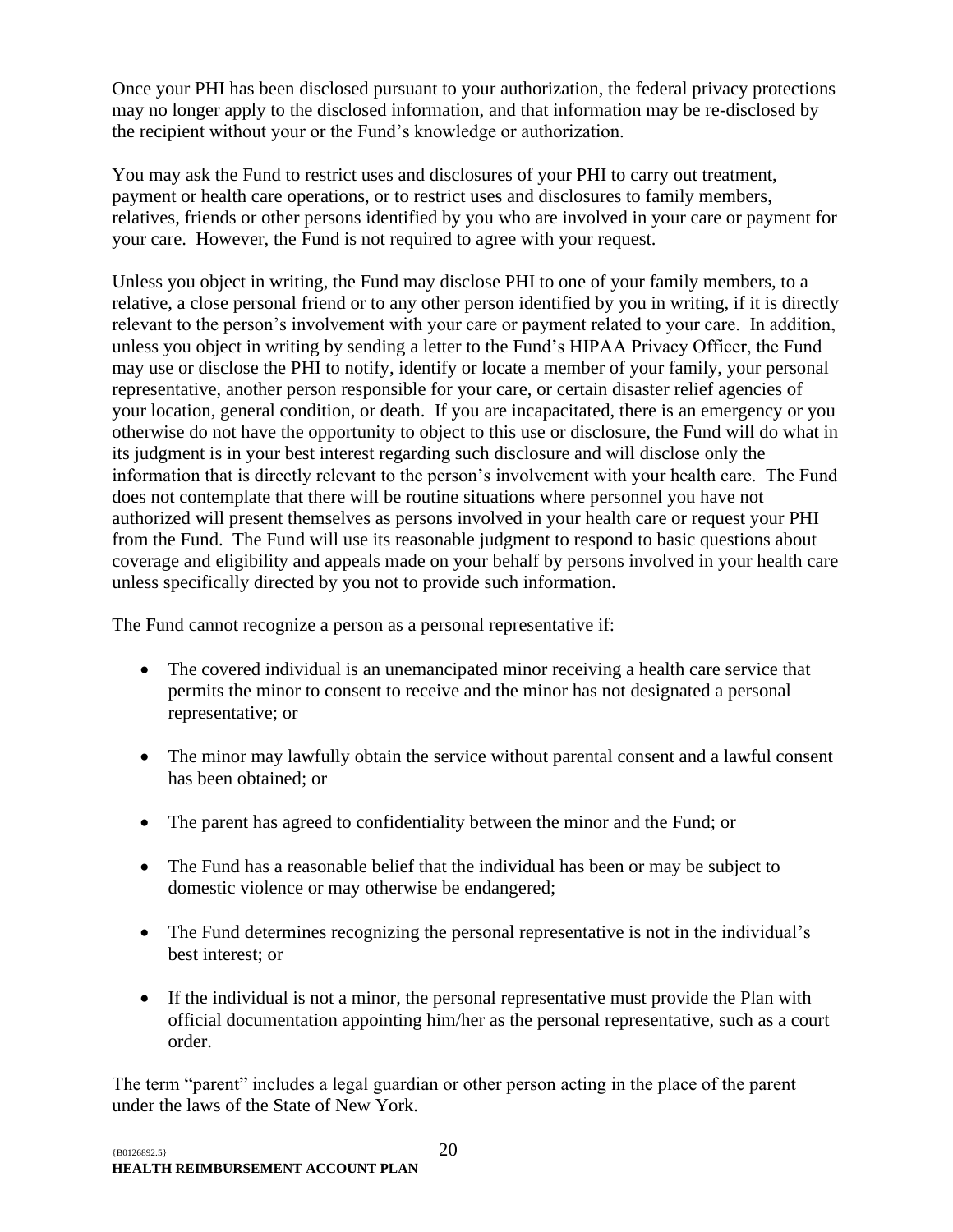You have the right to request the following with respect to your PHI:

(i) inspection and copying; (ii) amendment or correction; (iii) an accounting of the disclosures of this PHI by the Fund; and (iv) the right to receive a paper copy of the Fund's Privacy Notice upon request. You must write to the Fund's HIPAA Privacy Officer describing in detail the specific items requested, namely: (i), (ii) and/or (iii), above.

The Fund reserves the right to change the terms of its Privacy Notice and to make the new Privacy Notice provisions effective for all PHI the Fund maintains. Revisions to the terms of the Privacy Notice will be sent to you by United States mail.

If you believe that your privacy rights have been violated by the Fund, you may complain in writing to the Fund by sending a letter addressed to HIPAA Privacy Officer at the address below, or to the Secretary of the Department of Health and Human Services, Hubert H. Humphrey Building, 200 Independence Avenue SW, Washington, D.C. 20201. You will not be retaliated against for filing a complaint.

For further information regarding HIPAA, you may contact the Fund as follows:

# **Kenneth R. Stilwell, Executive Administrator and HIPAA Privacy Officer**

New York State Teamsters Council Health and Hospital Fund 151 Northern Concourse P.O. Box 4928 Syracuse, New York 13221-4928

## **SECTION 11**

## **Plan Interpretations and Determinations**

<span id="page-21-0"></span>The Board of Trustees are responsible for interpreting this Plan and for making determinations under this Plan as well as for controlling and managing the operation and administration of the Plan in accordance with the provisions of this Plan and the Agreement and Declaration of Trust. The Board of Trustees may, as they deem appropriate or necessary in their sole discretion, delegate to persons who are not members of the Board of Trustees, such as the Third-Party Administrator, any of its administrative duties and fiduciary responsibilities under this Plan and the Agreement and Declaration of Trust. In order to carry out its responsibilities, the Board of Trustees or their designee shall have exclusive authority and discretion to determine all questions arising in the administration of the Plan which shall include the authority and discretion to: (1) determine whether an individual is eligible to receive benefits under this Plan; (2) to calculate the amount of benefits, if any, an individual is entitled to receive from this Plan; (3) interpret and apply all of this Plan's provisions; and (4) construe all of the terms used in this Plan. All determinations and interpretations made by the Board of Trustees, or their designee, shall be final and binding upon any individual claiming benefits from this Plan. Any such determinations and interpretations shall be given deference in all courts of law, to the greatest extent allowed by the applicable law and shall not be overturned or set aside by any court of law unless found to be arbitrary and capricious, or made in bad faith. All determinations by the Board of Trustees or their designee shall be based upon the criteria set forth in this Plan.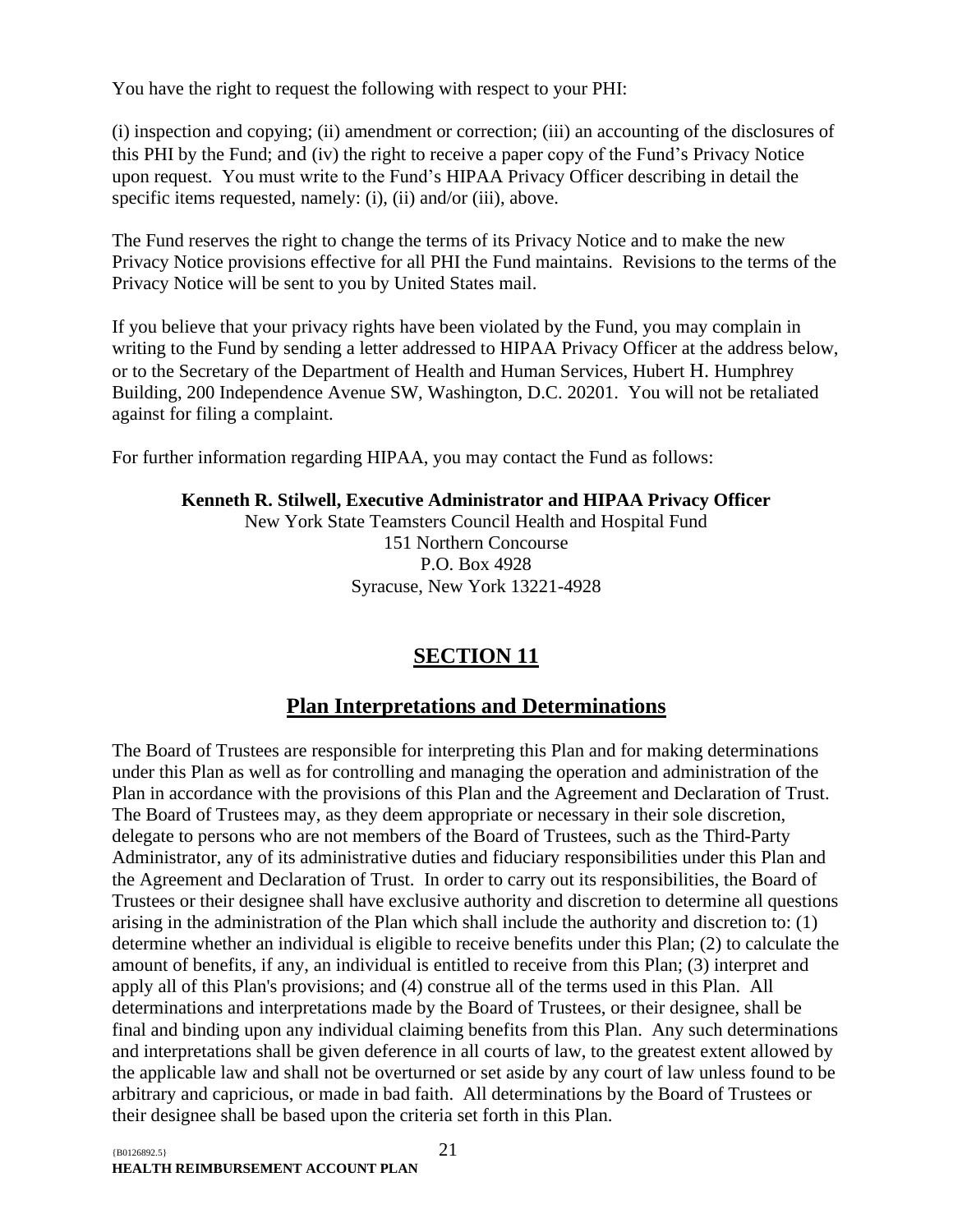The Trustees reserve the right to amend, modify or terminate any and all Plan benefits at any time and for any reason and with or without notice.

No employer, shop steward, union representative, or union employee is authorized to interpret the Plan or booklet.

# **SECTION 12**

# **General Information and ERISA Rights**

#### <span id="page-22-0"></span>*General Information*

The following information is provided as specified in Section 102 (b) of the Employee Retirement Income Security Act of 1974, as amended ("ERISA'"):

- 1. **Official Name of Plan.** New York State Teamsters Council Health and Hospital Fund.
- 2. **Type of Plan and Administration.** The Plan is a Welfare Plan providing certain health benefits. The Plan is administered and maintained by a joint Board of Trustees, four of whom are appointed by sponsoring labor unions and four of whom are appointed by sponsoring employers. The Trustees employ an Executive Administrator and office staff to keep records and make certain benefit payments. Likewise, the Trustees employ certain Third-Party Administrators to process benefit claims under separate agreements. The Plan is maintained pursuant to Collective Bargaining Agreements and Participation Agreements between participating employers and Local Unions. Copies of such agreements may be obtained upon written request to the Executive Administrator.
- 3. **Executive Administrator.** The name of the Executive Administrator, who is located at the Fund Office, is as follows:

## **Kenneth R. Stilwell, Executive Administrator**

New York State Teamsters Council Health and Hospital Fund 151 Northern Concourse P.O. Box 4928 Syracuse, New York 13221-4928

4. **Official Plan Administrator and Named Fiduciary.** The Board of Trustees, which is the Official Plan Administrator and Named Fiduciary, has been designated as agent for the service of legal process, as well as, the Executive Administrator. The Board of Trustees and the Executive Administrator both may be served with legal process at the above-address of the Executive Administrator. Service of process may also be made upon a Trustee. **The names and addresses of the Trustees are:**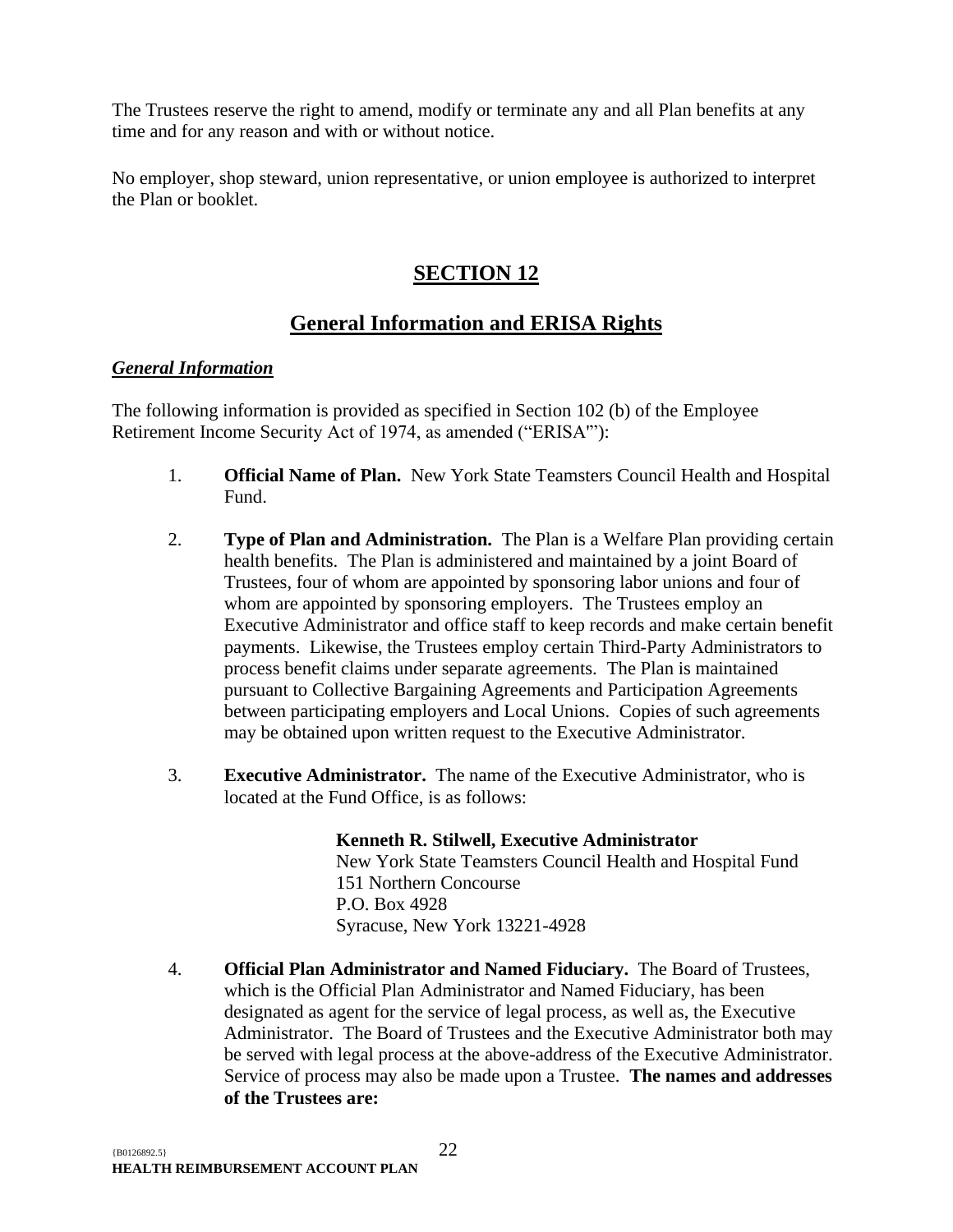## **LABOR TRUSTEES**

#### **John A. Bulgaro, Co-Chairman**

Teamsters Local Union No. 294 Labor Temple 890 Third Street Albany, New York 12206-1632

#### **Brian K. Hammond**

Teamsters Local Union No. 687 14 Elm Street Potsdam, New York 13676

#### **Mark D. May**

Teamsters Local Union No. 317 P.O. Box 11037 Franklin Square Station Syracuse, New York 13218-1037

#### **George Harrigan**

Teamsters Local Union No. 449 2175 William Street Buffalo, New York 14206

#### **EMPLOYER TRUSTEES**

**Michael S. Scalzo, Sr., Co-Chairman** ABF Freight System, Inc. 7 Depot Hill Road Enfield, Connecticut 06082

**Daniel W. Schmidt** New Penn Motor Express 625 South 5<sup>th</sup> Avenue Lebanon, Pennsylvania 17042-0630 **Mark Gladfelter** YRC Worldwide 100 Roadway Drive Carlisle, Pennsylvania 17015

**Samuel Pilger** Transport Employers Association 700 South Waverly Road Holland, Michigan 49424

5. **Source of Financing.** Payments are made to the New York State Teamsters Council Health & Hospital Fund by individual employers under Collective Bargaining Agreement and/or participation agreement provisions. All moneys are used exclusively for providing benefits to eligible employees or their dependents, and the payment of all expenses incurred with respect to the operation of the Plan. The Trustees employ professional advisors, including:

## **LEGAL COUNSEL**

Blitman & King LLP Franklin Center, Suite 300 443 North Franklin Street Syracuse, New York 13204-5412

Morgan, Lewis & Bockius LLP 1111 Pennsylvania Avenue, N.W. Washington, D.C. 20004

Paravati, Karl, Green and De Bella 12 Steuben Park Utica, New York 13501-2992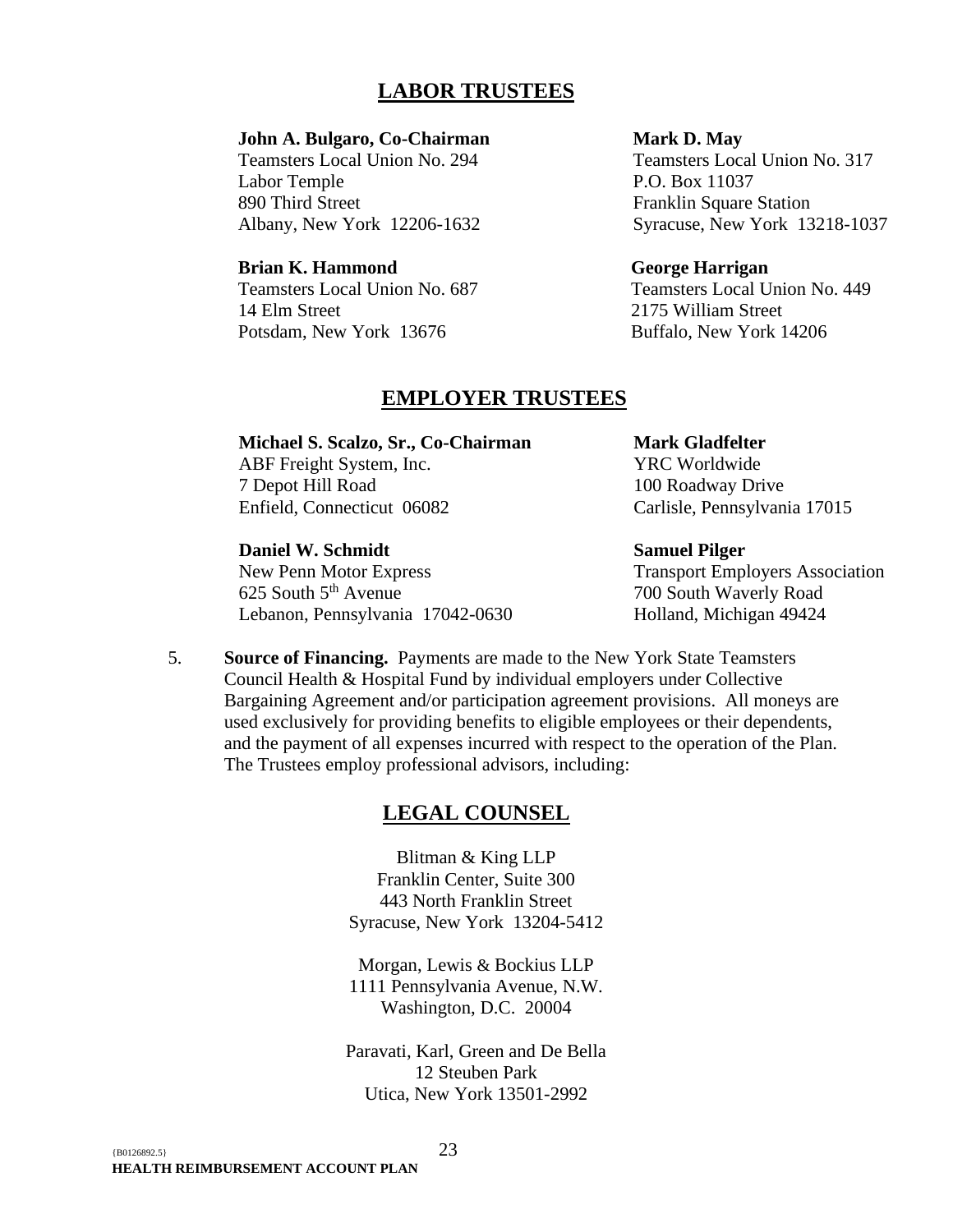# **AUDITOR**

D'Arcangelo & Company 120 Lomond Court Utica, New York 13502

## **INVESTMENT ADVISOR**

Meketa Investment Group, Inc. 100 Lowder Brook Drive Suite 1100 Westwood, Massachusetts 02090

## **ACTUARY/CONSULTANT**

Solid Benefit Guidance, LLC 228 Rivervale Road River Vale, New Jersey 07675-6216

The Fund Office will provide you, upon written request, with information as to whether an employer is contributing to the Plan on behalf of any of its employees, and if so, the employer's address.

#### *Health Reimbursement Account Benefits are self-funded and administered by:*

Lifetime Benefit Solutions, Inc. P.O. Box 6509 Syracuse, New York 13217 1-800-327-7130 [www.LifeTimeBenefitSolutions.com](http://www.lifetimebenefitsolutions.com/)

6. **Plan Year.** The Plan Year ends on December 31.

#### 7. **Internal Revenue Service Plan Identification No.** 15-0551885

- 8. **Plan Number.** 501
- 9. **Plan Termination and Amendment.** The Trustees intend to continue the Plan as described in this booklet indefinitely. Nevertheless, they reserve the right to terminate or amend the Plan by resolution adopted in accordance with the Plan's Trust Agreement. The Plan will terminate if there is no longer an agreement in effect between any employers and Local Unions requiring contributions to the Plan.

The Trustees reserve the right to amend the eligibility rules at the time of termination. In any case, the Trustees shall use any remaining assets of the Plan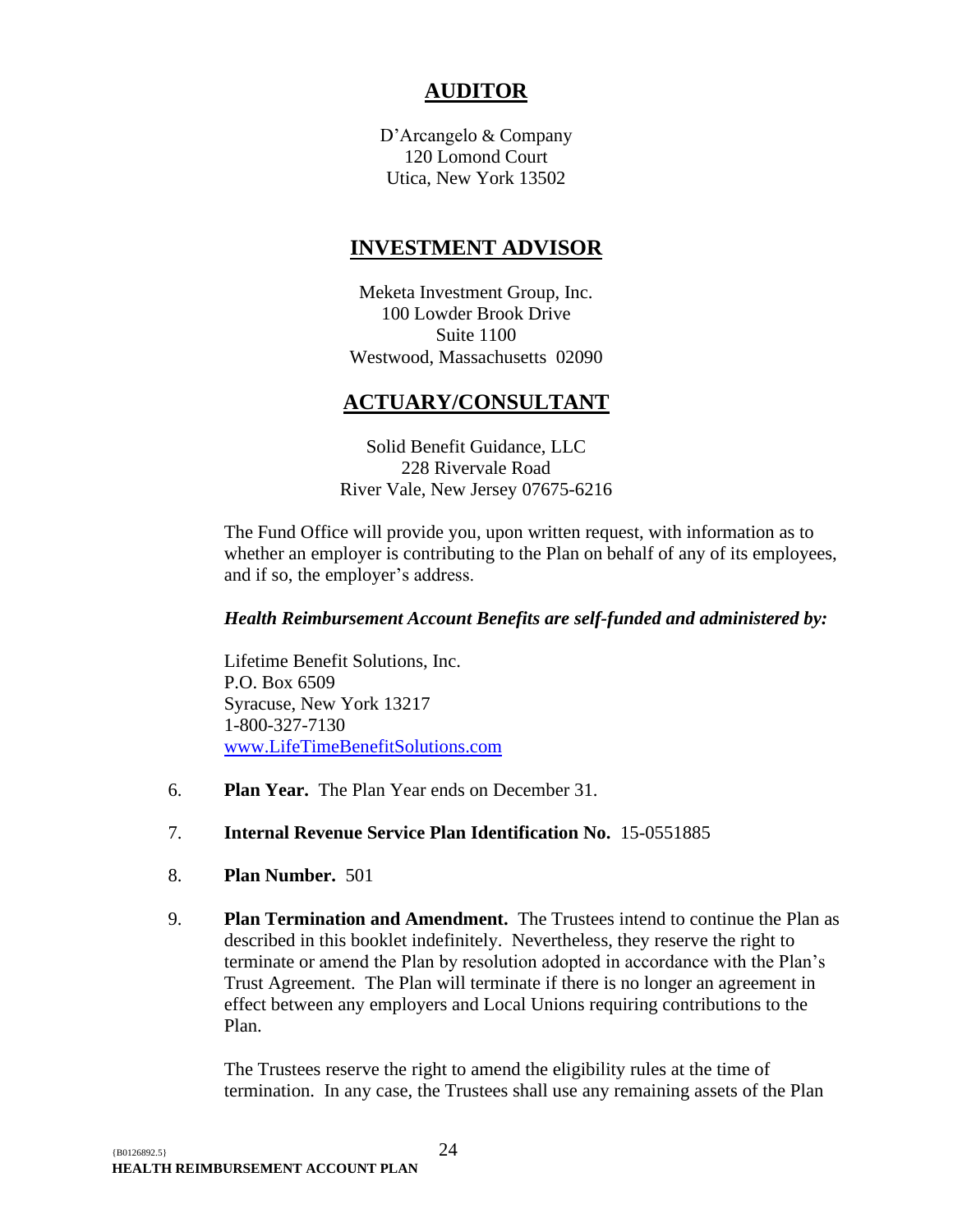to provide benefits and pay administration expenses or otherwise carry out the purpose of the Plan in an equitable manner until all assets have been disbursed.

- 10. **Vesting.** No vested or accrued right to coverage shall be deemed to have arisen because it is part of this benefits program at this time, and there shall not be deemed to be a contractual or other right to receive coverage as a consequence of your status as a present or past employee.
- 11. **Governing Law.** The Plan is governed by ERISA and New York State law, to the extent not preempted by ERISA.

## *ERISA Rights*

The following statement of your rights under ERISA is furnished in compliance with ERISA Section 104 (c).

As a Participant in the New York State Teamsters Council Health &Hospital Fund, you are entitled to certain rights and protections under ERISA. ERISA provides that all plan Participants shall be entitled to:

- 1. **Examine,** without charge, at the Executive Administrator's office all Plan documents, including insurance contracts, collective bargaining agreements and copies of all documents filed by the Plan with the U. S. Department of Labor, such as detailed Annual Reports and Summary Plan Descriptions.
- 2. **Obtain copies** of all documents and other plan information upon written request to the Plan Administrator. The Executive Administrator, on behalf of the Plan, may make a reasonable charge for the copies.
- 3. **Receive a summary** of the Plan's Annual Financial Report. The Plan Administrator is required by law to furnish each Participant with a copy of this Summary Annual Report.

In addition to creating rights for plan Participants, ERISA imposes duties upon people who are responsible for the operation of the Plan. The people who operate your Plan are called "fiduciaries" and have a duty to operate the Plan prudently and in the interest of you and other plan Participants and beneficiaries. No one, including your employer, your Union or any other person, may fire you or otherwise discriminate against you in any way to prevent you from obtaining a benefit or exercising your rights under ERISA.

If your claim for a benefit is denied in whole or in part, you must receive a written explanation of the reason for the denial. You have the right to have the Plan review and reconsider your claim. This booklet details the applicable claims and appeals procedures.

Under ERISA, there are steps you can take to enforce these rights. For instance, if you request materials from the Plan and do not receive them within thirty **(30)** days, you may file a suit in federal court. In such a case, the court may require the Plan Administrator to provide the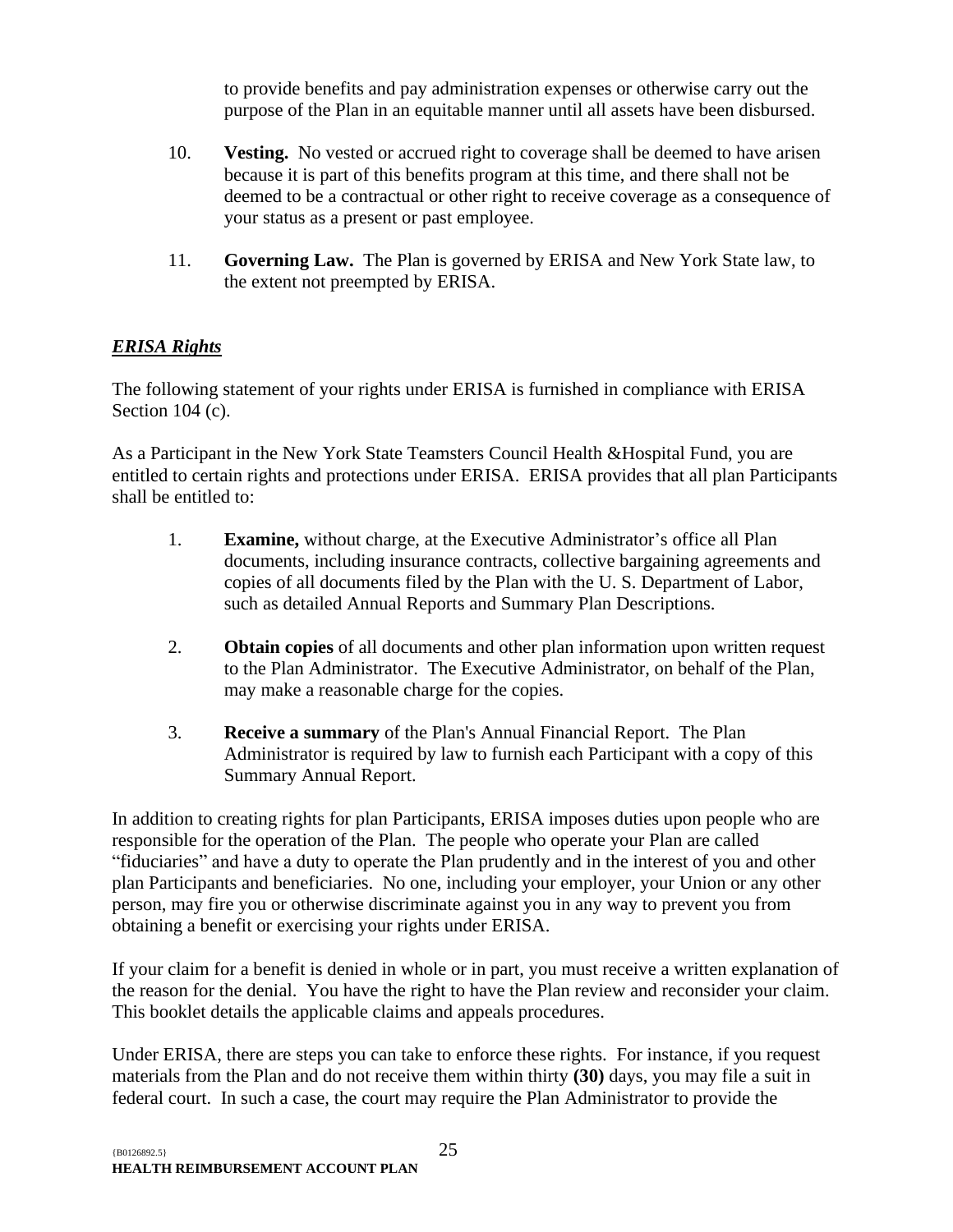materials and pay you up to \$110 a day until you receive the materials, unless the materials were not sent because of reasons beyond the control of the Plan Administrator.

If you have a claim for benefits which is denied or ignored, in whole or in part, you may file suit in state or federal court. In addition, if you disagree with the Plan's decision, or lack thereof, concerning the qualified status of a medical child support order, you may file suit in federal court. If you believe that the Plan fiduciaries have misused the Plan's money or that you have been discriminated against for asserting your rights, you may seek assistance from the U. S. Department of Labor, or you may file suit in a federal court. The court will decide who should pay court costs and legal fees. If you are successful, the court may order the person you have sued to pay these costs and fees. If you lose, the court may order you to pay these costs and fees, for example, if it finds your claim is frivolous.

If you have any questions about your Plan, you should contact the Executive Administrator. If you have any questions about this statement or about your rights under ERISA or if you need assistance in obtaining documents from the Plan Administrator, you should contact the nearest office of the Employee Benefits Security Administration (EBSA), U.S. Department of Labor listed in your telephone directory or the Division of Technical Assistance and Inquiries, Employee Benefits Security Administration, U.S. Department of Labor, 200 Constitution Avenue, N.W., Washington, D.C. 20210. You may also obtain certain publications about your rights and responsibilities under ERISA by calling the publications hotline of the Employee Benefits Security Administration.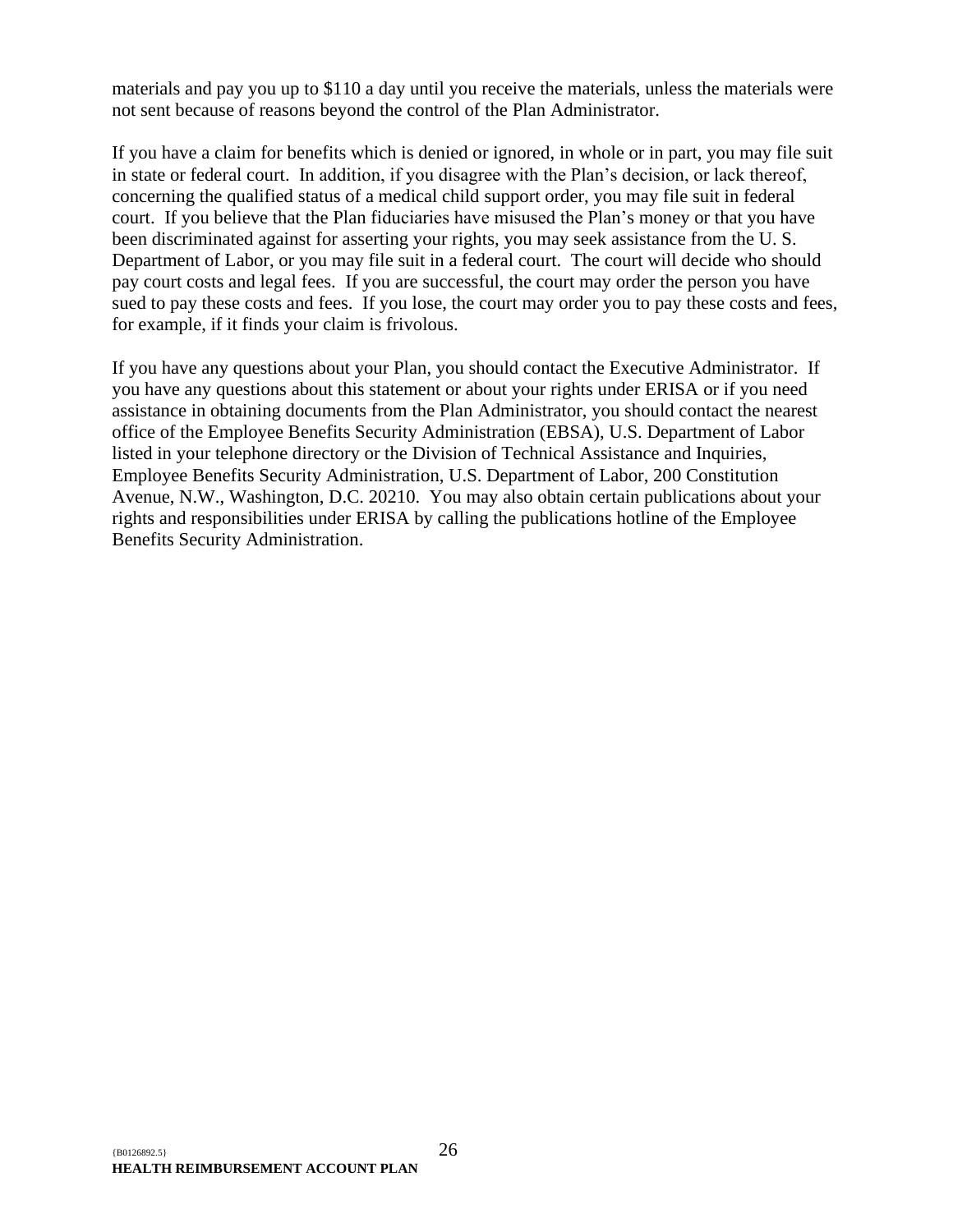# **APPENDIX A**

## <span id="page-27-1"></span><span id="page-27-0"></span>**Retiree and Former Employee Health Reimbursement Account Plan**

Upon retirement, or other permanent termination of service on or after January 1, 2016, a retiree's or former participant's HRA will be transferred to this Retiree and Former Employee HRA Plan. Once you become a participant in the Retiree and Former Employee Health Reimbursement Account Plan, you may use your account for the reimbursement of Eligible Health Care Expenses incurred by you, your spouse, or your eligible dependents. Eligible Health Care Expenses include those expenses defined in Section 213(d) of the Internal Revenue Code (as described in IRS Publication 502). You can find a copy of this publication on [www.irs.gov,](http://www.irs.gov/) or you may contact the Fund Office or the Plan's Third-Party Administrator, Lifetime Benefits Solutions, for a listing of Eligible Health Care Expenses.

The rules for providing documentation of a claimed expense or using your HRA debit card are the same as under the HRA Plan for active employees. These rules are discussed in detail in Sections 3 and 4 of the Summary Plan Description.

Your Eligible Dependents include your legal spouse and your biological, adopted, step, or foster children (including a grandchild who has been placed with you by a court of competent jurisdiction) who are under the age of 26 or who are over the age of 26 and permanently and totally disabled. In order to be considered permanently and totally disable, your child must be incapable of working because of mental illness, developmental disability, or mental retardation (as defined in the New York State Mental Hygiene Law) or a physical handicap. You may be required to submit periodic medical evidence to support the continuation of coverage. Any child identified under a Qualified Medical Child Support Order (QMCSO) will also be covered under this Plan. QMSCOs are discussed in detail on page 9 of the Summary Plan Description.

**You must immediately notify the Fund or the Third-Party Administrator when you gain a dependent or when your dependent no longer qualifies for coverage. You are responsible for providing copies of birth certificates, marriage certificates, divorce decrees, or any other documentation the Fund may require. This information must be received by the Fund within 90 days from the date that you or your dependent is eligible for coverage. If the information is not received within this period, benefits for you or your dependent will not be effective until the first of the month in which the information is finally received. Additionally, within 60 days of the event, you must notify the Plan when your dependent is no longer eligible for coverage.**

Upon their loss of eligibility for benefits, your dependent children will be able to continue coverage under this HRA Plan by electing COBRA Continuation Coverage and paying a COBRA premium for up to 36-months. If you divorce, your spouse will also have the ability to purchase COBRA Continuation Coverage for up to 36-months.

If you die and still have a balance in your Retiree and Former Employee HRA, your spouse and other Eligible Dependents may continue to apply for reimbursement of Eligible Health Care Expenses until your account is exhausted. If you die and do not have a spouse or any other Eligible Dependents, any balance remaining in your Retiree and Former Employee HRA will be forfeited.